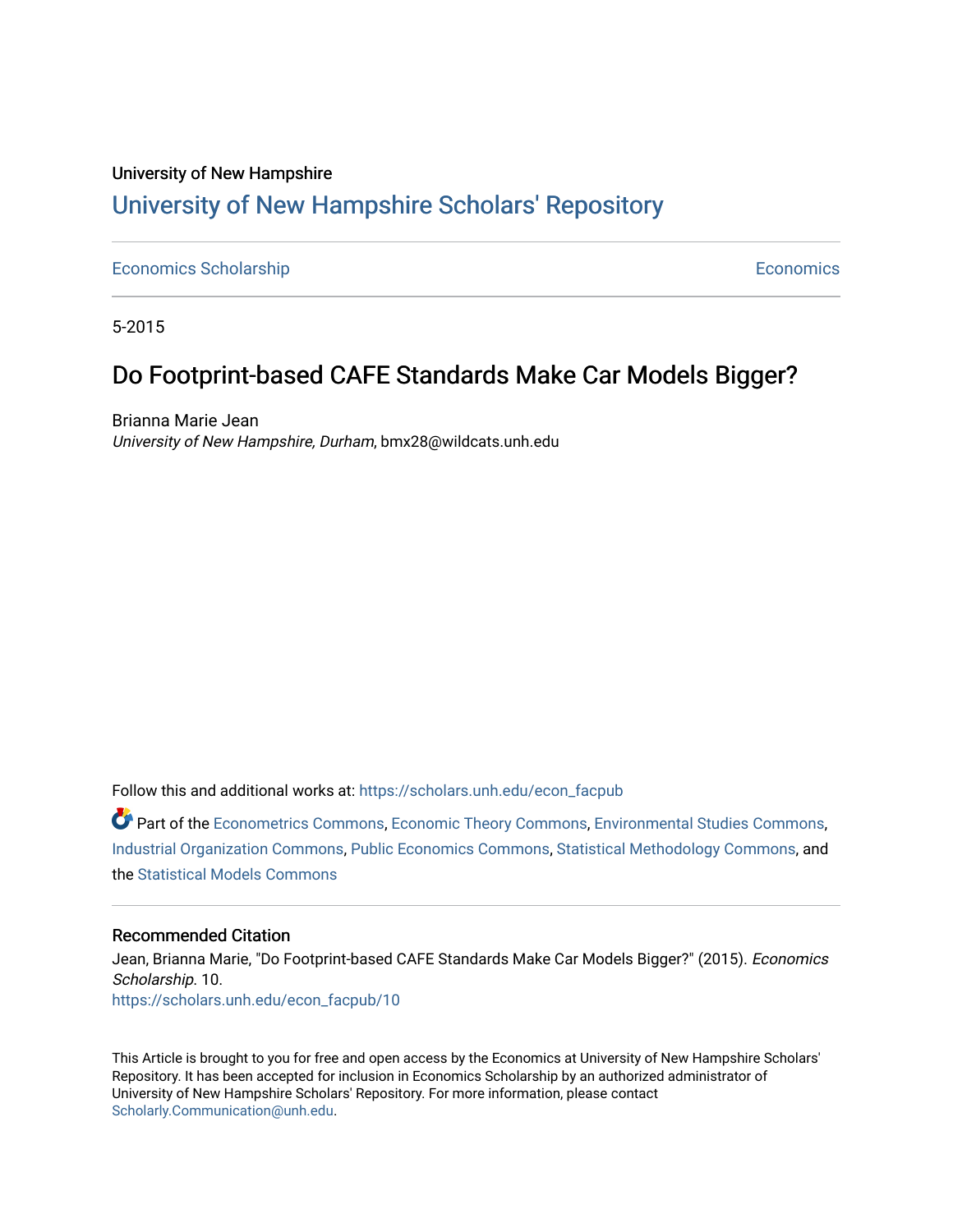#### **Do Footprint-based CAFE Standards Make Car Models Bigger?**

Brianna Jean MA Economics Paper University of New Hampshire 13 May 2015

#### **Abstract**

Corporate Average Fuel Economy (CAFE) standards have historically been set equal across all manufacturer fleets of the same type. Concerns about varying costs across firms and safety implications of standards that are set homogeneously across firms and models resulted in a policy shift towards footprint-based standards. Under this type of standard, individual car models face targets based on the size of the area between the wheelbase and wheel track, so that larger models face less stringent standards, and manufacturers who make, on average, larger cars will face a lighter fleet standard. Theoretical models have shown that this type of policy creates an incentive for firms to effectively lighten the standard they face, but no purely empirical study has tested this theoretical conclusion. I use a series of difference-in-difference estimations to test whether firms respond to the policy by increasing the footprint of individual models. I find some statistically significant evidence of an increase in footprint size in response to the policy when the treatment effect is assumed to increase by market share.

I would like to acknowledge the role that guidance from Professor Robert Mohr and Professor Karen Conway play in this paper. Their help was essential in developing and understanding the empirical methodology and theoretical background.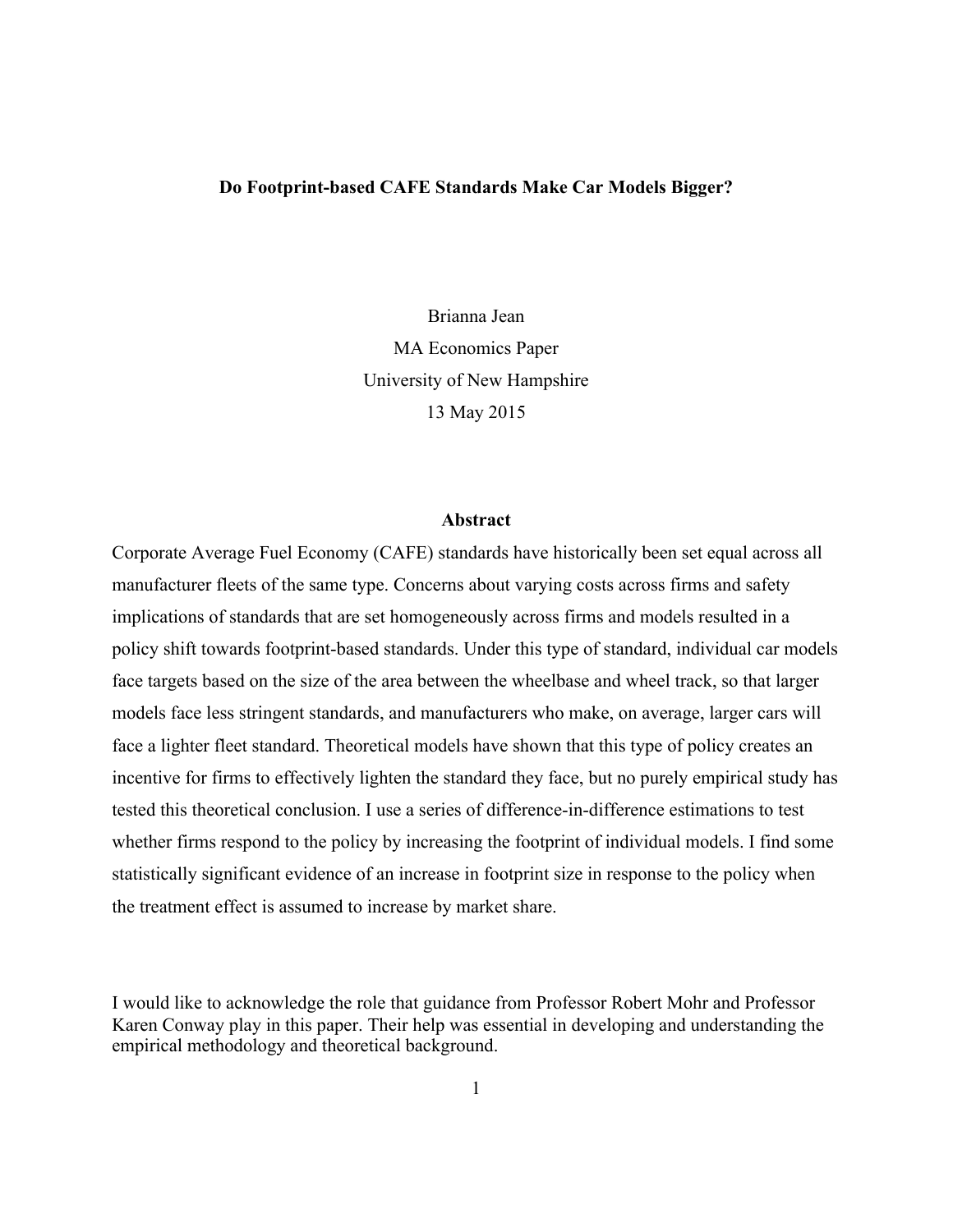#### **I. Introduction**

The burning of fossil fuels exacerbates environmental concerns; in particular, it is linked with climate change and air pollution. It is estimated that the emission of carbon dioxide is the largest cause of climate change and that 80% of the human activity-related emissions of carbon dioxide are from burning fossil fuels (Schmalensee, 1998). The emissions related to transport made up around 27% of the total of emission from the United States in 2013 (EPA, 2015). It follows from these figures that decreasing emissions from the transportation sector is an important piece in decreasing overall emissions, and curbing human-related climate change. One possible avenue to decrease emissions is to increase vehicle efficiency, or the amount of travel possible per a fixed unit of fuel, thereby decreasing the total consumption of fossil fuels. A major policy aimed at increasing efficiency in the United States is the Corporate Average Fuel Economy (CAFE) standards. A recent modification to the way that CAFE standards are set may have an unintended consequence of decreasing some of the efficiency gain from the new, stricter standards. Footprint-based standards give producers a new way of meeting standards, by making cars larger and effectively lightening the standards that they face. It is the purpose of this paper to empirically investigate whether there is evidence that firms respond to footprint-based CAFE standards by making their individual models larger.

The original CAFE standards set fixed standards that all manufacturers, on average, are to meet. There are two major concerns with standards that are homogenous across manufacturers and models: 1) firms face heterogeneous costs in meeting homogenous standards, and 2) homogenous standards by model create pressure to meet standards by decreasing car size, which decreases the safety of vehicles. To address these concerns, the newest standards set individual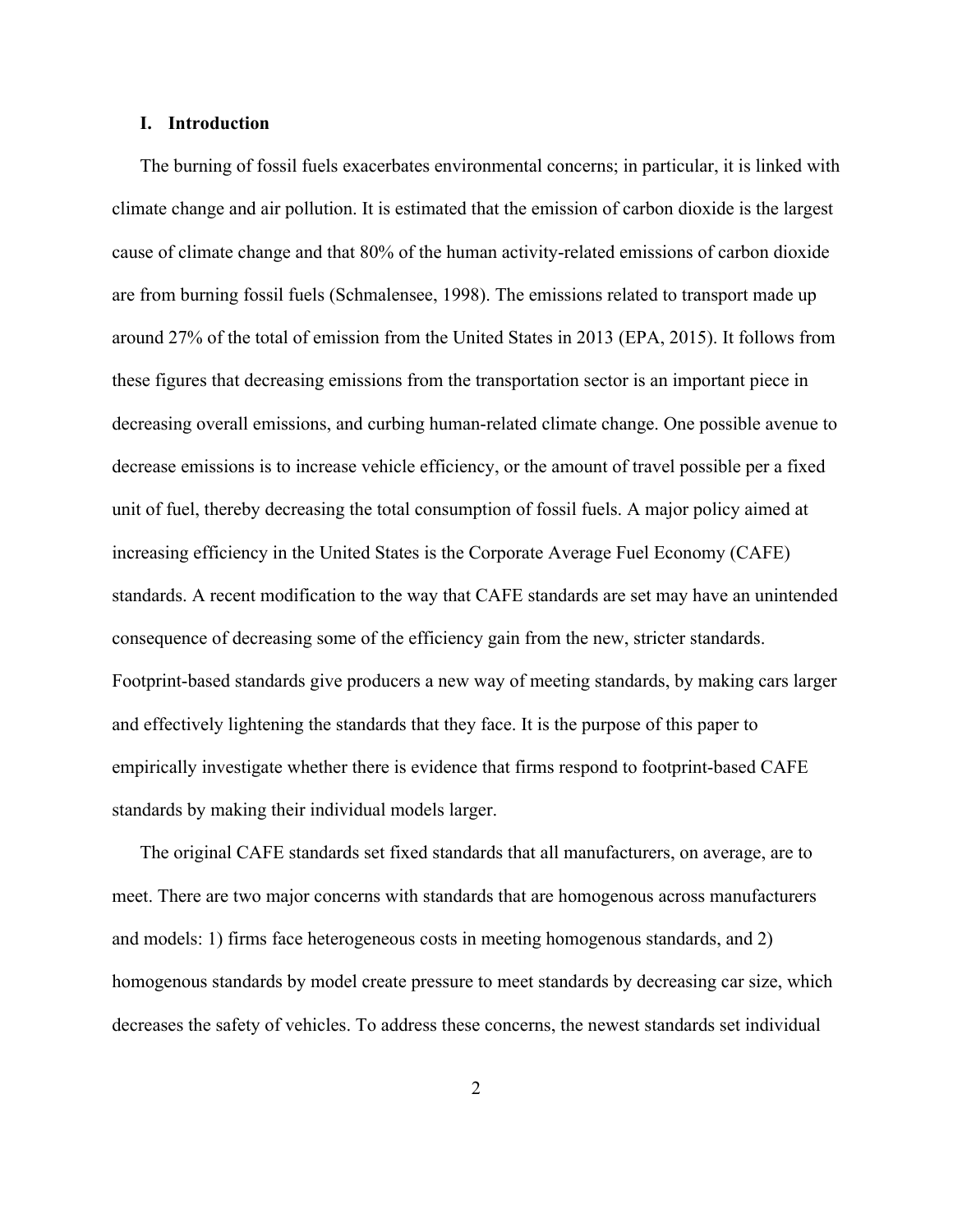targets for models based off of the footprint<sup>1</sup> of the model, and create a total manufacturer fleet standard from the sales-weighted mean of the individual model targets. The effect is that smaller cars face more stringent standards than larger cars, and manufacturers that produce, on average, larger cars will face lighter standards. This addresses the concern of heterogeneous costs between firms that make larger and smaller cars, and eliminates at least some of the incentive to meet standards by making cars smaller.

While the intent of footprint-based CAFE standards was to eliminate some of the incentive to make cars smaller, there is some evidence from theoretical models that footprint-based standards might actually create an incentive for manufacturers to *increase* vehicle size. This was not the intent, as the larger cars face less strict standards, and this method of reaching standards could diminish some of the predicted efficiency gain from the increase in standards. This paper uses a difference-in-difference (DD) methodology to test whether manufacturers have actually responded to the footprint-based standards in the way theoretical models predict: by increasing the footprint of models to face lighter standards.

#### **II. Background and Literature Review**

 

Before investigating the effects of footprint-based efficiency standards, it is important to consider the history of CAFE standards and the criticisms lodged against them—and in particular, against standards that are set homogeneously across firms and models. CAFE standards are enforced at the level of a manufacturer's fleet. The CAFE standards break up a manufacturer's total fleet into two separate fleets: a light truck fleet and a passenger vehicle fleet. The National Highway and Transportation and Safety Administration (NHSTA) of the

<sup>1.</sup> The footprint is the area calculated from the wheelbase and the wheel track.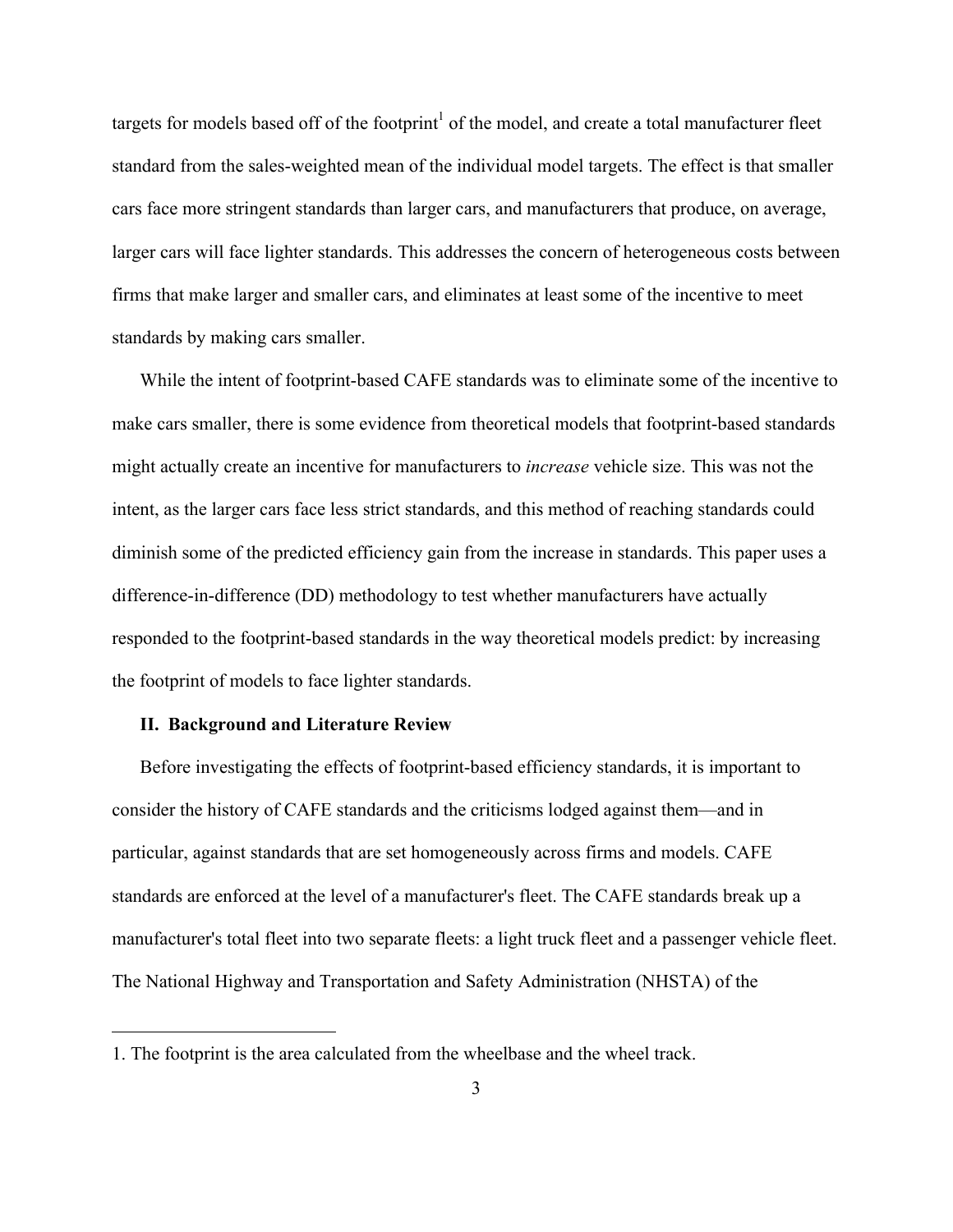Department of Transportation (DOT) sets and enforces CAFE standards, and the Environmental Protection Agency (EPA) is responsible for measuring the efficiency levels that are met by each manufacturer's fleet. Manufacturers are fined a fixed amount for every mile over the standard their fleet is on average multiplied by the total number of cars in the fleet (DOT, 2014). In this way, CAFE standards are a restriction placed on the manufacturer which gives incentive for them to make more efficient cars.

The first CAFE standards were introduced under the 1975 Energy Policy and Conservation Act, and were effective for the 1978 model year for cars at 18 MPG and were slowly phased to 27.5 MPG by the 1985 model year. The standards for light trucks were set starting for the 1979 model year at 17.2 MPG and phased up to 20.5 MPG for light trucks by the 1987 model year (Klier and Linn, 2011). The original standards were set at a fixed amount for all firms.

There have been several criticisms of CAFE restrictions. One complaint is that CAFE standards are not the best way to increase car efficiency. In a 2005 paper, West and Williams compare the effects of a gas tax with CAFE standards. They find that both CAFE standards and gas taxes increase efficiency, but that they have different effects on the number of miles traveled. Their study shows that CAFE standards decrease the cost per mile driven and actually increase the miles that car users will drive, this is termed the 'rebound effect.' They argue that this increase in driving comes with other externalities such as car fatalities, wear on roads, and traffic congestion; they consider these in their marginal cost calculations for CAFE standards. They found that gas taxes, on the other hand, not only increase efficiency, but also decrease the amount that car users drive. The reason for this is that it increases the value of increased efficiency for consumers, but also the cost of travel per mile. They conclude that the gas tax has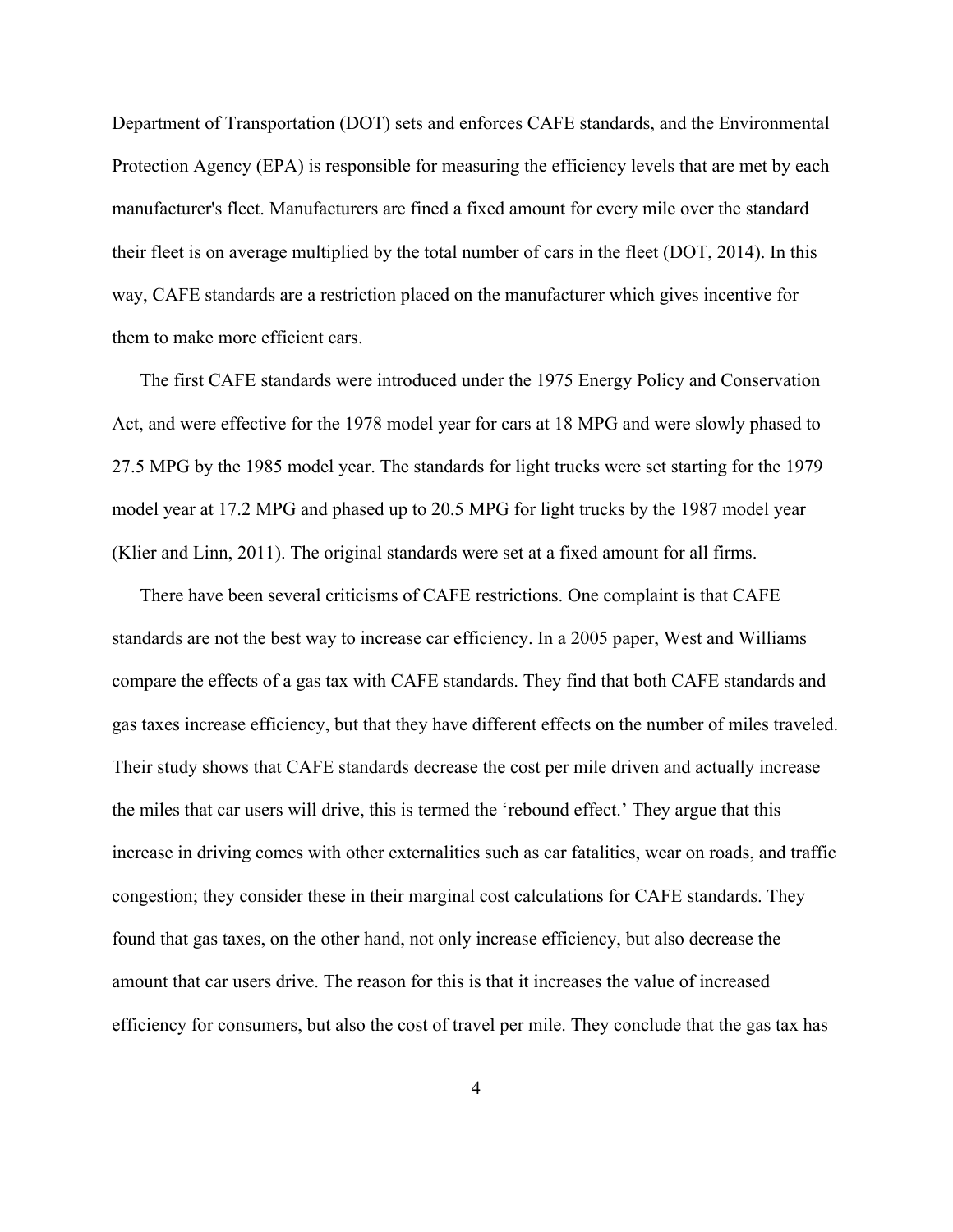a lower marginal cost than CAFE standards and is the preferred policy (West and Williams, 2005). While West and Williams make a compelling argument for the gas tax, there are other things to consider from the literature.

Theoretically the gas tax can more accurately account for other costs not considered by CAFE standards, but there may still be reason to keep CAFE standards. A 1990 study by Greene finds that although both gas taxes and CAFE standards affect efficiency, that CAFE standards have a much greater effect. Consumer demand for efficient cars does increase with gasoline prices, but the hard restrictions on the producer side are more effective in the short-run (Greene, 1990). Further, a 2014 study finds that an expected savings of \$1 in future gasoline costs is accompanied with a willingness to pay \$.76 more in current prices; even after taking into consideration discount rate, it seems that consumers do not value future savings on gasoline enough (Hunt and Wozny, 2014). If the goal is to increase efficiency in the short-run, CAFE standards will likely be more effective than a gas tax because consumers do not value future savings enough. Given the seeming immediacy of the environmental imperative to reduce emissions and develop alternative technologies, these restrictions on producers might be the most effective. That being said, there is no reason that these policies could not also be paired with gasoline taxes which could counteract the 'rebound effect' documented by West and Williams.

Anther criticism of CAFE standards is that homogenous standards for manufacturers create heterogeneous costs between manufacturers; that is, standards affect manufacturers unequally. A 2014 working paper shows that while firms do adopt new technologies to meet CAFE standards, a good portion of the increases in efficiency come from decreases in the power and size of vehicles. These are the cheapest ways for firms to meet standards, and these are the methods that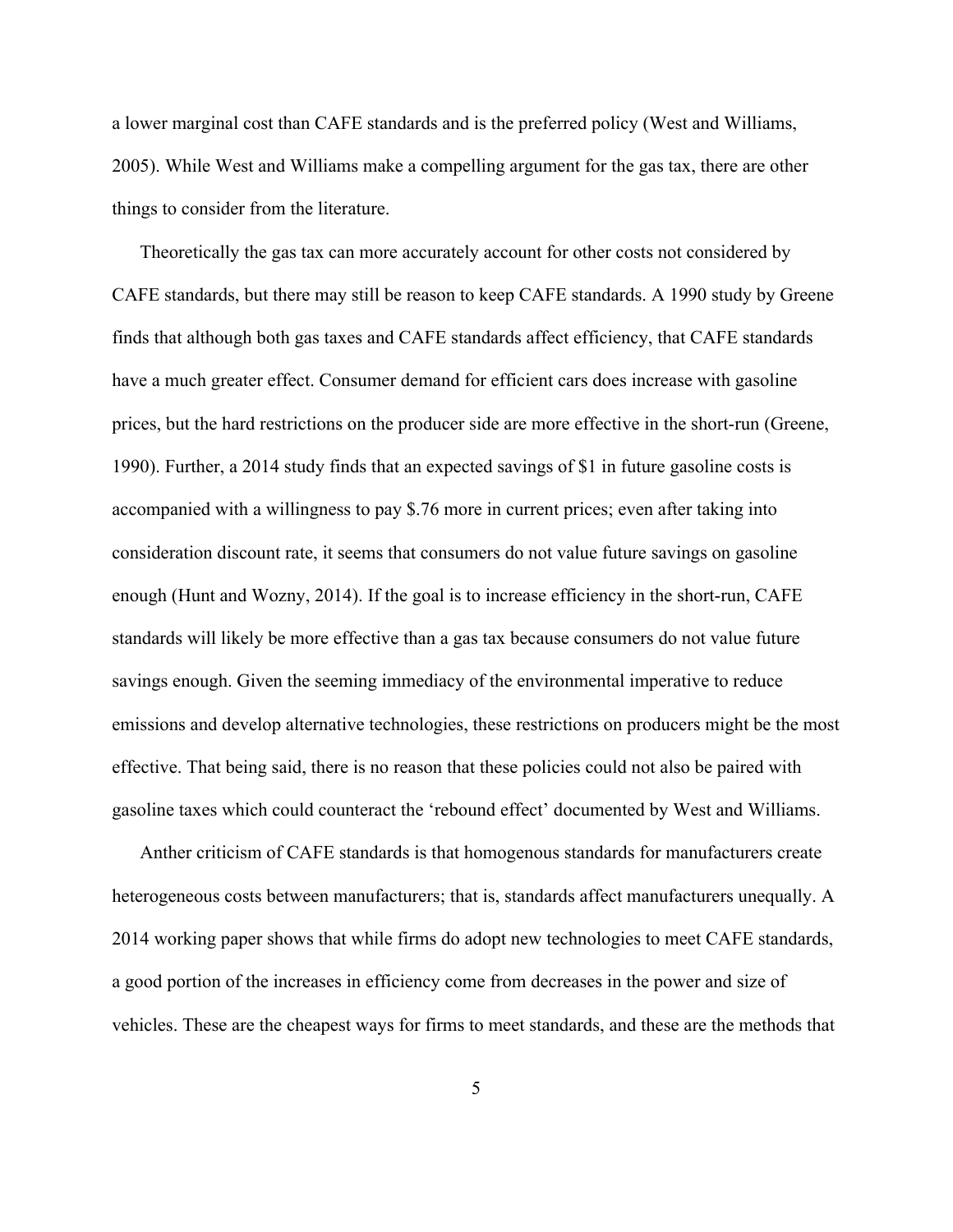are adopted in the medium-run (Klier and Linn, 2014). A 2013 paper shows that Japanese cars, typically smaller and more fuel efficient, historically exceed CAFE standards. European cars, on the other hand, are often luxury cars, and it is often worth it for them to pay the fines and keep their cars more powerful. The companies that were impacted the most were American cars; these companies merely met standards, and faced the majority of costs (Jacobsen, 2013; Knittel, 2012). This cost differential across firms in meeting standards can cut into profits and may damage some firms more than others. A footprint-based policy would address this concern, forcing manufacturers that make smaller cars, on average, to meet harsher standards. This effectively will mean that Japanese manufacturers will face harsher standards than domestic firms under footprint-based standards, but that this may make costs of meeting standards more equal across firms.

There is another concern with the original CAFE standards; some studies have argued that decreases in vehicle size due to CAFE standards have led to an increase in traffic-related deaths of up to 3900 annually (Laffer, 1991). A 2014 working paper uses a quasi-experimental methodology to find a more conservative estimate of an additional 149 fatalities annually due to the ways manufacturers met the original CAFE standards. They also find, using a theoretical model of the effect of footprint-based standards that CAFE standards dependent on the footprint of a model do not contribute to additional motorway fatalities (Jacobsen, 2013b). It seems that reducing or eliminating the incentive to meet standards by decreasing vehicle size can counteract the safety externalities of CAFE standards, in addition to putting American and Japanese manufacturers on more equal footing.

The motivations for footprint-based standards have been outlined; now it is useful to take a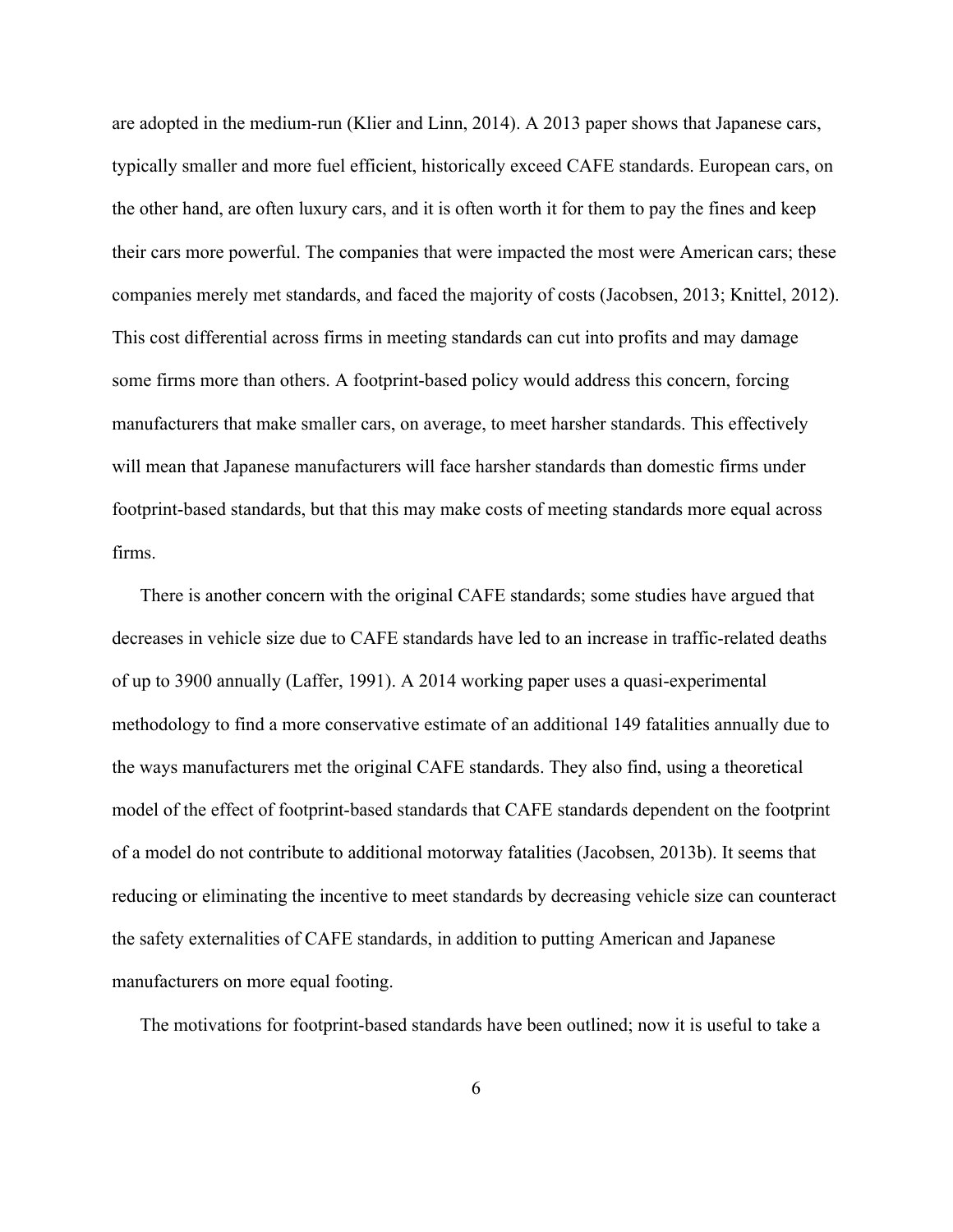detailed look at how and when footprint-based policies were passed. The first footprint-based standards were initiated in 2006 on the 2008-2011 light truck model years. These standards replaced standards set in 2005 for the 2008 models, and manufacturers were given the option to meet either set of standards (NHTSA, 2006). Because manufacturers were given this option, it is not clear which standards manufacturers chose to meet, and it would be difficult to investigate the effect the optional footprint-based policies had on the footprint of models.

The Energy Independence and Security Act signed into effect by George W. Bush in 2007 revised the initial car CAFE standards so that they would increase 40% by 2020. Under Barack Obama the timeline of these standards was pushed forward, so that they were to be met by the 2016 model year (Klier and Linn, 2011). The revision passed on March 23, 2009, established footprint-based standards effective for the 2011 model year. These standards established different targets for individual models from a logistic curve, again, so that larger vehicles would face less stringent standards than smaller vehicles (NHTSA, 2009a). These footprint-based policies had the intent of addressing safety and heterogeneous cost concerns, but theoretical models show that they create an incentive for manufacturers to increase the footprint of car models.

The literature supports the idea that footprint-based standards create an incentive to increase vehicle size. Whitefoot (2011) uses a simulated oligipolistic-equlibrium model from 2006 model years to show that producers that are constrained by CAFE standards and face a tradeoff between power and size have an incentive to increase the footprint of a model for the 2014 footprint-based standards in all cases, except where consumers preference for vehicle size is in the lower bound and the preference for acceleration is in the upper-bound. It is also found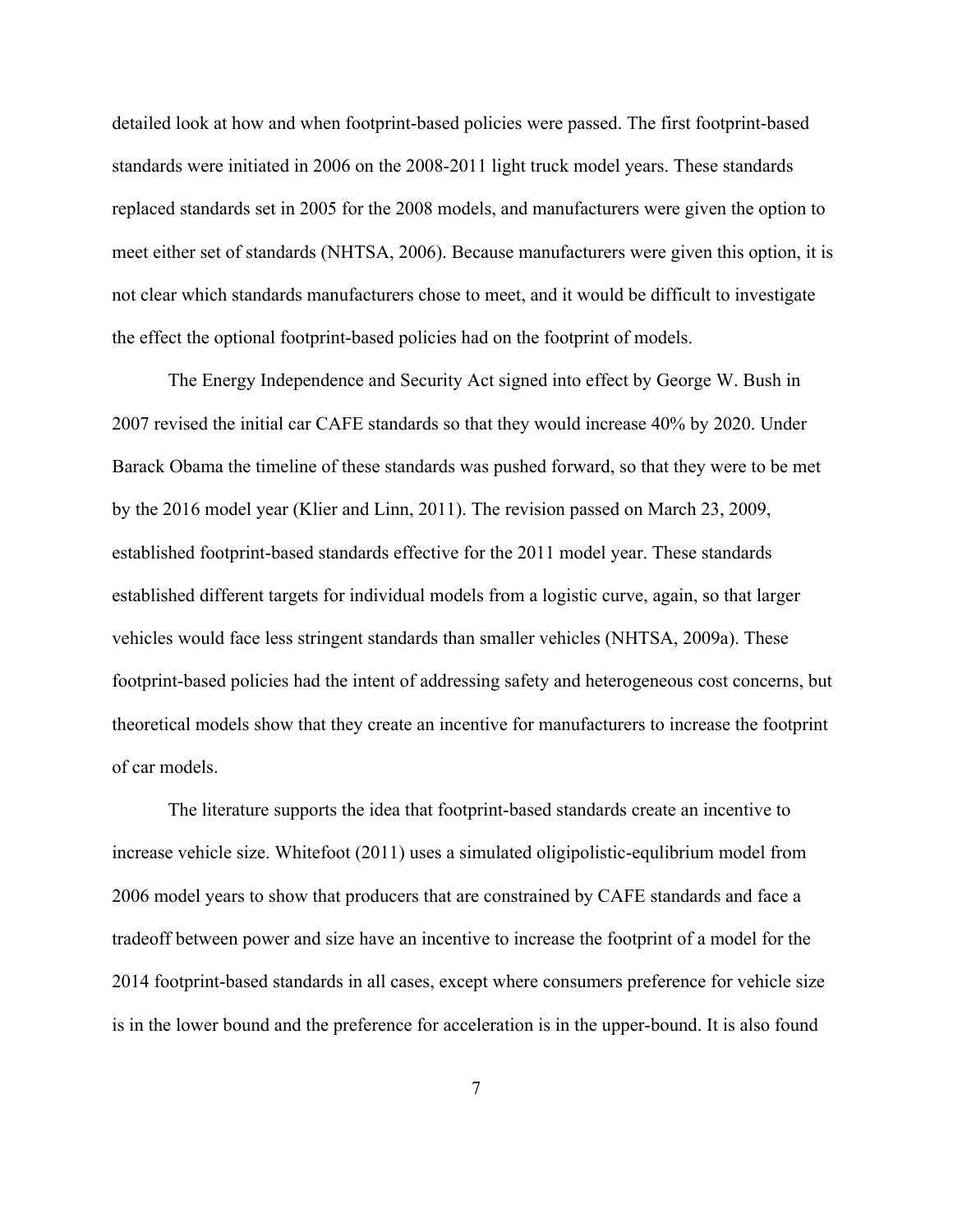that increases in footprint size reduce the predicted efficiency levels from the goals of the NHTSA by 1.4 to 4.1 MPG. This lends to an unintended consequence of larger vehicles and lower increases in efficiency (Whitefoot, 2011). Jacobsen (2013a) performs a similar simulation of the constrained manufacturers to show that footprint-based standards reduce the incentive to shift the mix of a fleet towards smaller cars (Jacobsen, 2013a). While theoretical simulations of the producer problem show that manufacturers have a new incentive to increase footprint and less incentive to shift the composition of their fleets towards smaller cars, there has been little focus on a purely empirical model to test if manufacturers have actually respond to the incentive by increasing the footprints of models.

While no purely empirical methodologies have been employed to test whether firms have increased the footprints of individual models, empirical methodologies have been employed on other attribute-based efficiency standards. Japan has linear-step weight-based efficiency standards, which set less stringent standard for different weight classes of vehicles. Ito and Sallee (2014) show that there is evidence of bunching around the discrete points of the linear-step function. They predict the distribution of weight before weight-based standard and after to show that there is a distortion of the distribution of weight in response to the weight-based standards (Ito and Sallee, 2014). While this gives evidence that size-related attribute-based standards might alter firm behavior, the target function of the footprint-based standards of the United States is very different than the Japanese linear-step target function.

Footprint-based standards address concerns raised against the homogeneous CAFE standards. However, there is theoretical evidence to suggest that they create an incentive for firms to increase the footprint size of models, and that this incentive can offset some of the efficiency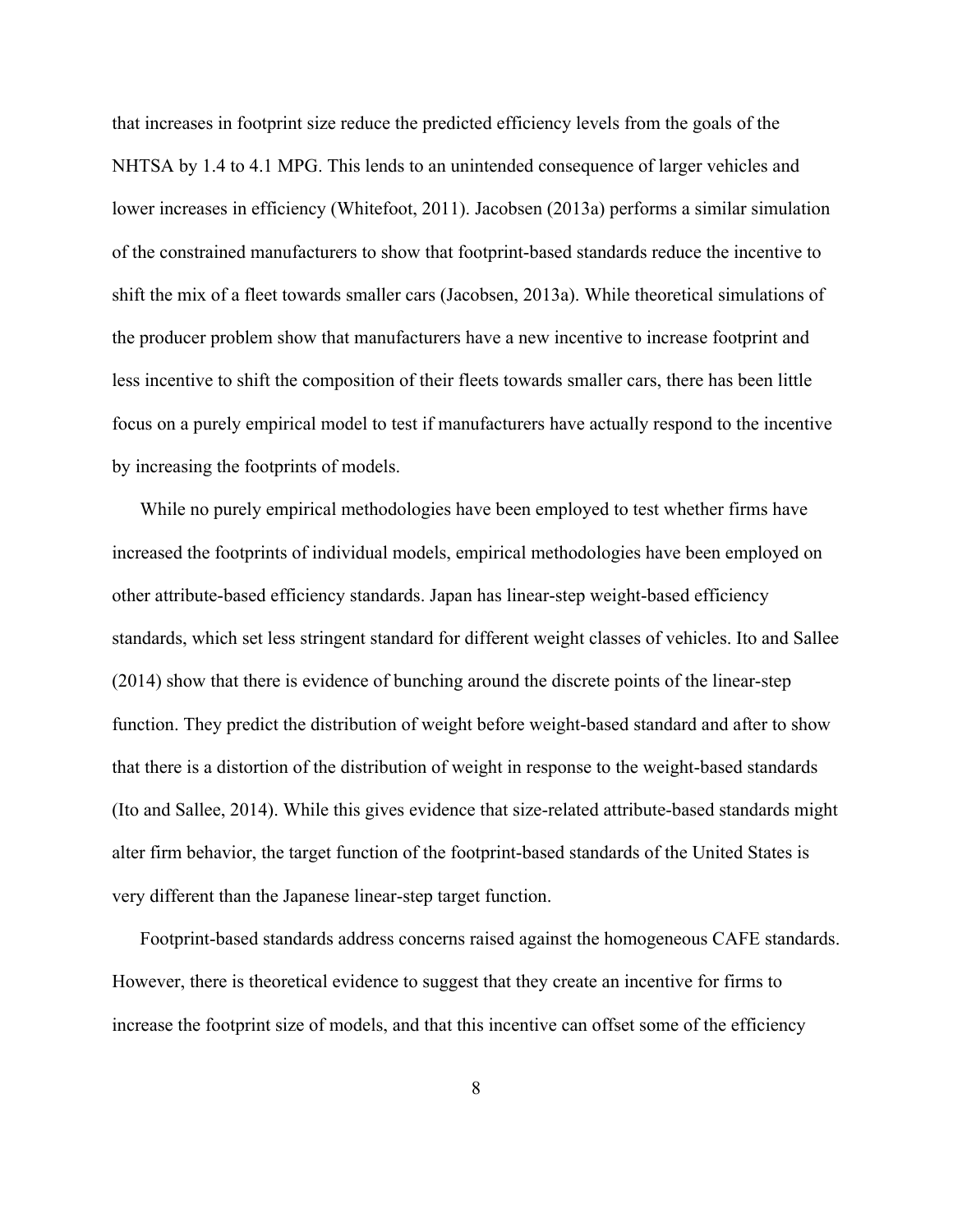gains predicted by the NHTSA. There is limited empirical evidence that tests the simulated models which show that there is this incentive. The only purely empirical evidence is not from the footprint-based standards of the United States, but rather from the weight-based Japanese standards. This paper investigates whether firms changed model footprints in response to footprint-based standards using several different weighted DD models.

### III. **Empirical Methodology**

The 2011 footprint-based standards were announced at the end of March in 2009. It is important to note that production of the 2010 model began only a few months later in the summer of 2009. It is unreasonable to think that producers could respond to any incentive to increase footprint for the 2010 model year. For this reason, the 2011 footprint-based policy can be seen as an exogenous shock which cleanly affects the 2011 model year. There may be some argument that adjustments to footprint could happen over more than one year. For this reason the 2012 model year is included in the panel of data. It should be noted that the 2012 model year faced footprint-based standards that are based off of a bounded linear function, and that these standards could also influence the 2012 model year. For this reason, although this year is included in the analysis, the focus of the study is on the 2011 model year.

DD methodology requires that there is a time period before an exogenous treatment, and a time period afterward. As alluded, the data includes a panel of model years from 2009 to 2012. The analysis uses the 2009 model year as the base year and the 2011 and 2012 model years as the model years that could be affected by the footprint-based standards. The 2010 model years were dropped from the panel in case there was any adjustment in the short period after the announcement of the footprint-based standards for 2011 and the beginning of the production of

9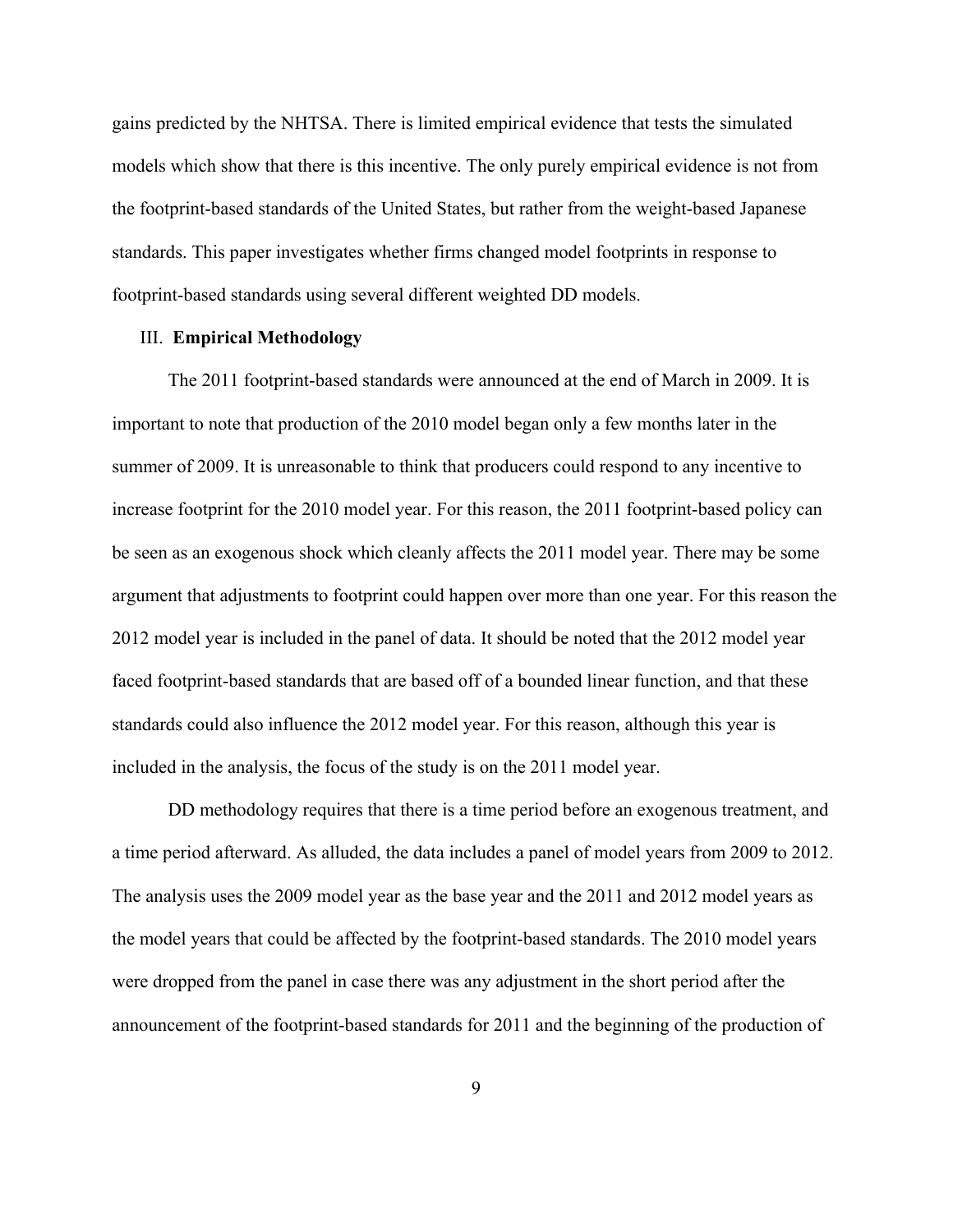the 2010 model year. As noted above, there is reason to believe that firms could not have made adjustments to the footprint of models in the short time period before the production of 2010 models, and that this was an overly-cautious measure.

Use of DD methodology also necessitates a group of observations which are affected by a policy—a treatment group—and a group which are not—a control group. This allows that the change over time from the control group can be compared to a change over time of the treatment group. Any changes which affect both groups are not due to the treatment. The treatment effect is thus the difference of the change in the treatment group before and after the treatment less the difference in the control group before and after the treatment. This allows that any effect on the dependent variable not due to the treatment can be differenced out, and that the remaining effect is the treatment effect.

A look to the logistic function from the NHTSA (Figure 1)—which is the basis for the target for each mode—can show how a control and treatment group can be constructed from the data. The total variation in the possible model targets is from just above 25 MPG to just below 40 MPG. It can be seen that the logistic function is steepest from 40 to 50 square feet, suggesting that most of the variation of possible targets faced occurs within this range of footprints. In this range, a small increase in footprint could result in a relatively large decrease in the stringency of the target efficiency for the model. However, beyond either bound of this range, the benefit of an increase in the footprint with regards to decrease in the stringency of the model target is relatively small. For this reason, it can be expected that models within the 40 to 50 square feet range will react to the standard shift, while models outside of this range will not.

With this in mind, the control group is constructed from models with footprints above 51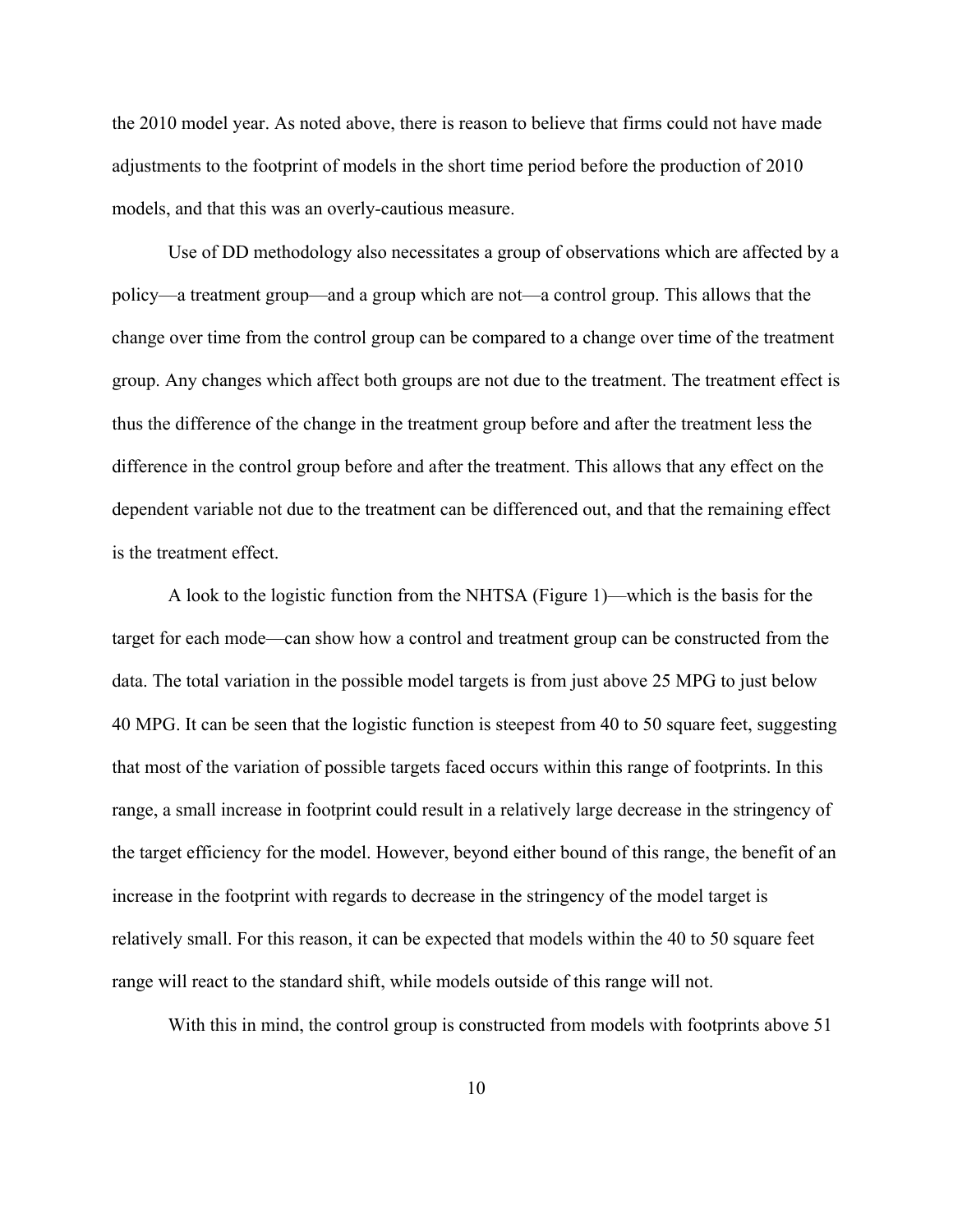square feet and models with footprints below 39 square feet. The treatment group is constructed from models with footprints between 41 and 49 square feet. This allows that the models with footprints between 39 and 41 square feet, and those with footprints between 49 and 51 square feet are dropped from the sample. This ensures that the treatment and control group are distinct from one another, and removes the possibility that those on the boundaries—with intermediate benefits from increasing footprint—will obscure results.

This framework is the basis for the DD model. The empirical model is given below:

### $\delta$  Footprintit =  $\beta$ 1 +  $\beta$ 2Xi +  $\beta$ 3Treati +  $\beta$ 4Aftert +  $\beta$ 5Treat \* Afterit +  $\epsilon$ it

Here  $X_i$  is a vector of control variables which are believed to be related to the footprint of the 2009 model. This vector includes two power measures (torque and horsepower), the efficiency of the model, and the market share of the model. As has been established from the literature, firms often trade-off power and size to increase efficiency. Firms were facing homogenous CAFE standards on the 2009 model year, and may have adjusted either or both of the size and power to meet standards. For this reason, it might be expected that power and footprint would share an inverse relationship. Efficiency is also related to footprint; the literature establishes that one way that firms increase efficiency is to decrease vehicle size; it can be expected that efficiency and footprint are inversely related. These variables thus act as a control for the initial footprint of the 2009 model. Since, this model aims to see the effect of footprint-based standard holding all else constant, the 2009 control variables are used for the 2011 and 2012 models.

The market share is a slightly more complicated control variable. Firms make adjustments by model, but not all adjustments of models provide equal benefit. Producers are limited in their ability to meet standards by consumer demand. For this reason, there may be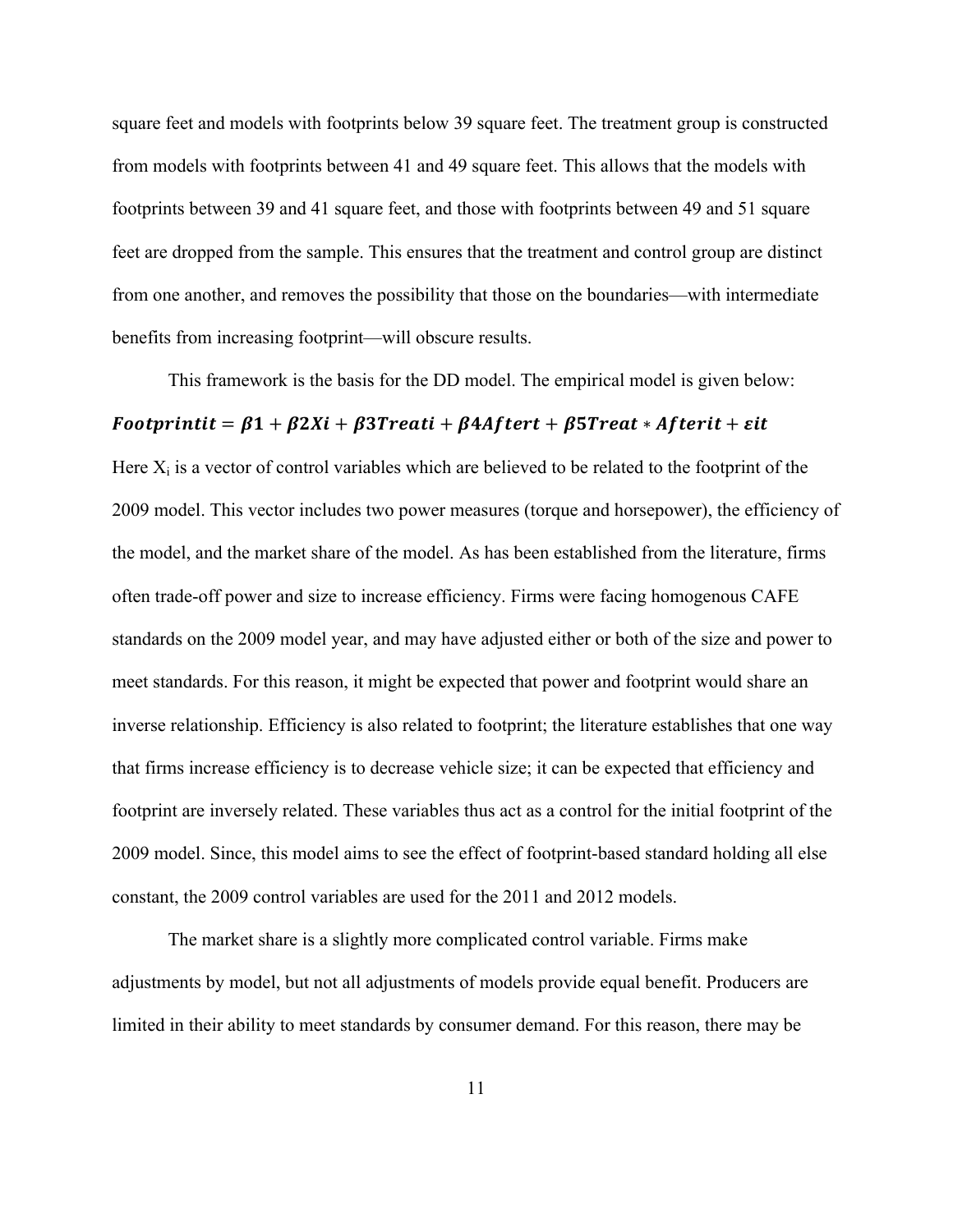more incentive for them to adjust those models who have larger market shares. This suggests that there may be a relationship between the initial footprint of the 2009 model and the market share of that model. This relationship could be positive if consumers demand larger cars, or it could be negative if firms reduce the footprint of vehicles with larger market shares to more easily meet standards. Regardless of the direction, there is reason to believe that the 2009 model share may be an important variable in determining the footprint of a model.

Beyond the control variables, the After variable is an indicator variable which equals 1, for all 2011 and/or 2012 models, and equal 0 for all 2009 models. Likewise, the Treatment variable is an indicator variables which equals 1 if the 2009 year of a model has a footprint between 41 and 49 square feet, and a value of 0 if the 2009 year of a model has a footprint above 51 square feet or below 39 square feet. The interaction variables of After and Treatment takes on a value of 1 only if the model is in the treatment group and is after the policy is effective. Thus, the value of  $\beta_5$  is the treatment effect of the footprint-based policy on the size of the footprint for an individual model.

In addition to this simple DD methodology, a model which allows the dose of the treatment to vary by market share and a model which allows the dose of the treatment to vary by the distance the 2009 model year's efficiency is below the 2011 standard. The idea is that models with larger market shares are more likely to experience an increase in footprint in response to the policy, because this will increase the overall standard of a firm more than a model with smaller market share. Further, models which are farther away from the 2011 target in 2009 are more likely to experience an increase in footprint to decrease their target efficiencies. This assumes that firms will try to meet the target for a model, and may not bear out if firms react on the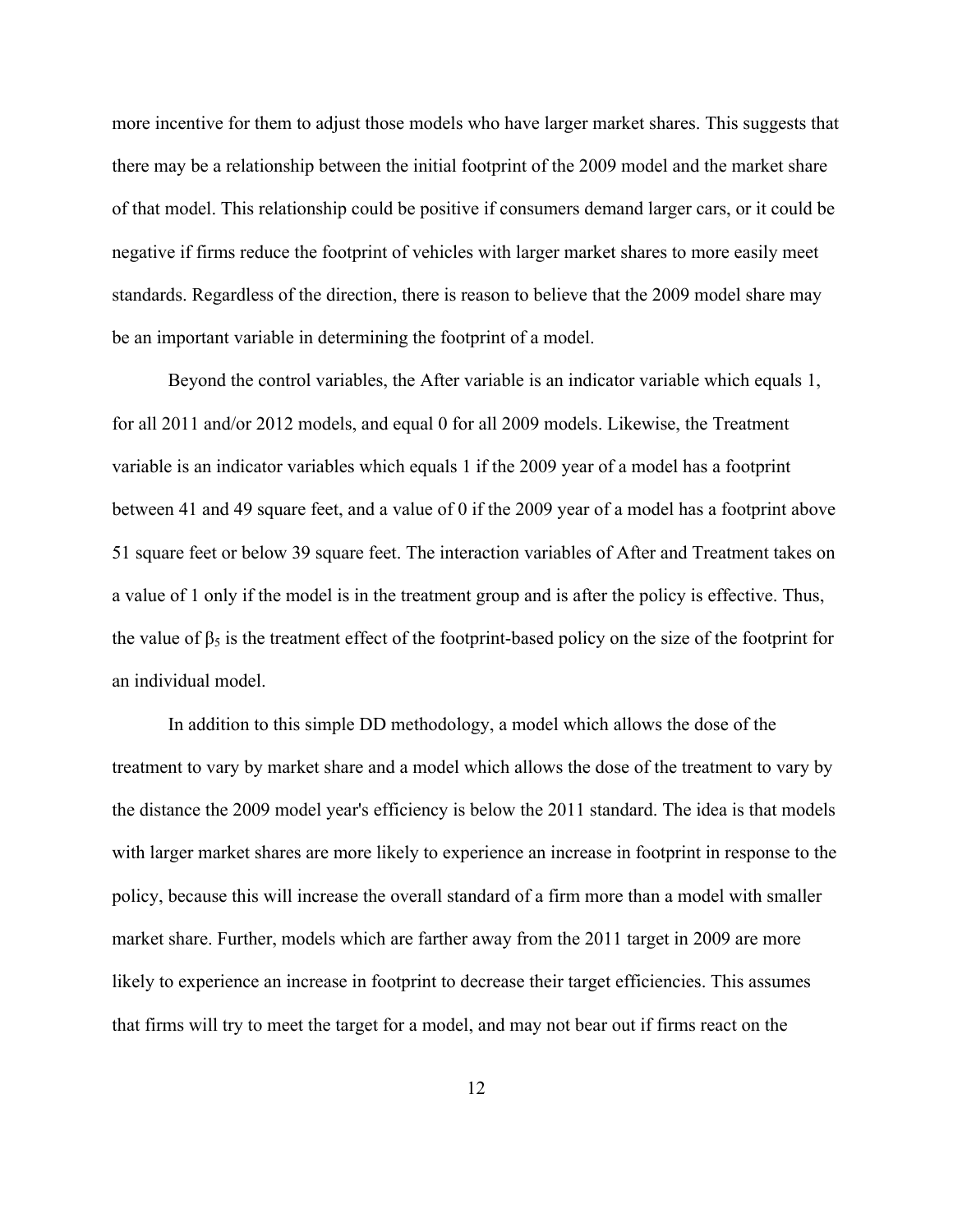average, and not for every model. The dosed DD model is given below:

## $\textit{Footprintit} = \beta 1 + \beta 2Xi + \beta 3T \text{reati} + \beta 4A \text{ftert} + \beta 5T \text{reat} * \text{Dose} * A \text{fterit} + \text{sit}$

As can be seen, the weight is only applied to the treatment effect term. The reason for this is that these factors should not affect the control group after the policy is enacted because the control group should not react to the policy at all. Weighting this term would indicate that models were somewhere between the before and after period, which is not the intent. Further, the treatment group should not be affected by the policy at all in 2009, and is not somewhere between the control and treatment group. For this reason, it is only the treatment effect that is seem to vary by either the market share of a model or the distance of the 2009 efficiency below the 2011 target.

#### IV. **Data**

 

As has been established, the data is a panel from 2009-2012, but the control variables are held constant for each model for all years at the 2009 values. The panel is of 81 models which were sold continuously between 2009 and 2012. The data does not include models that were either discontinued or added to a fleet during this time period. Of the data set, 14 models are within the control group bounds, 53 are within the treatment group bounds, and 14 models are within the section that are dropped from the model. Figure 1 shows the distribution of the models in the sample along the 2011 model year logistic curve based on their footprints. Here it can be seen that there is decent variation among the footprints of the car models in the sample.

The data source for the 2009 market share, used both as in independent variable and a weight in the weighted DD estimation, is Automotive News. The rest of the 2009 model characteristics and the 2009-2012 model footprints are collected from Motortrend.com<sup>2</sup>. The

<sup>2.</sup> I would like to thank Kevin Vansylyvong for his help in collecting this data.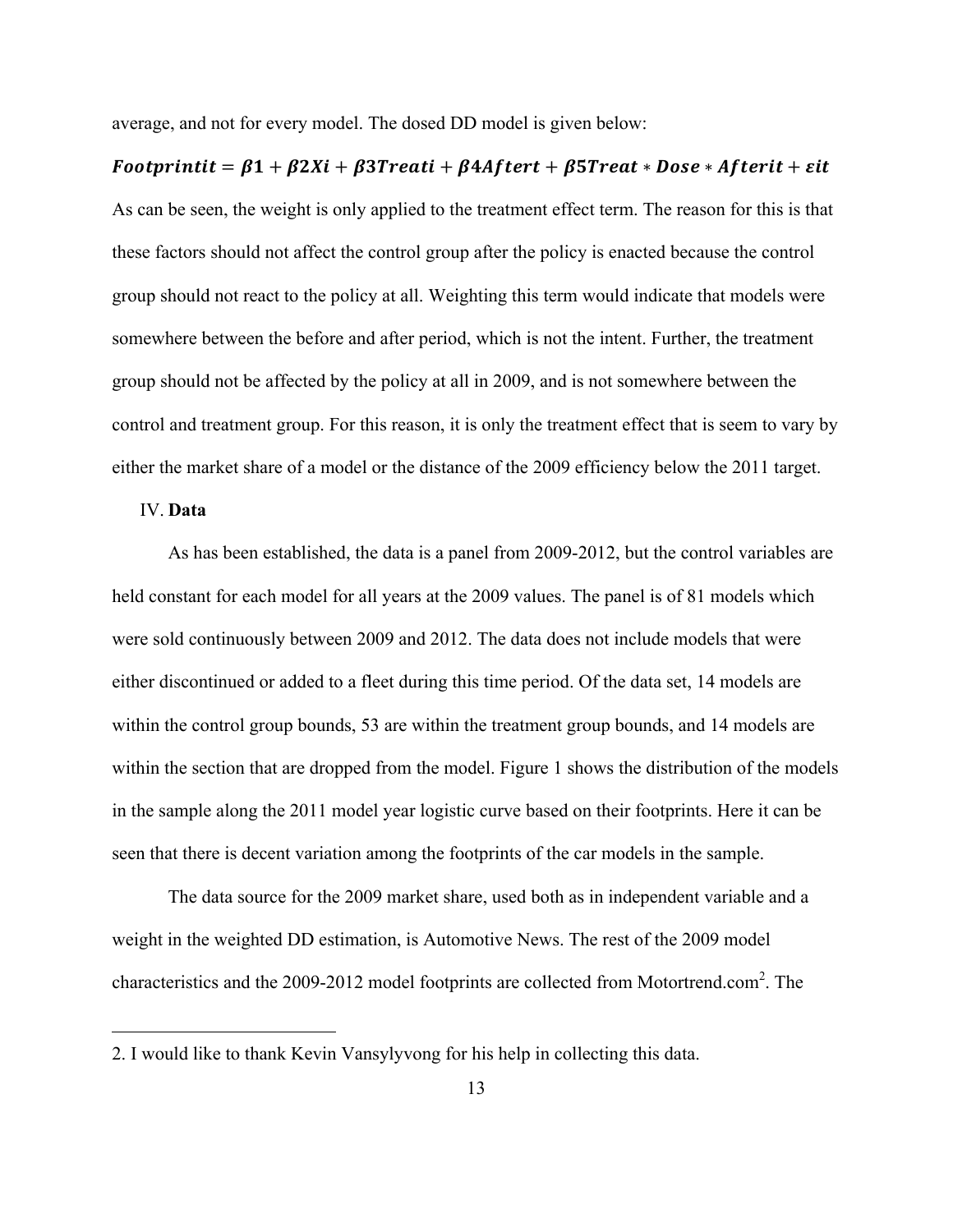distance of the 2009 model below the 2011 standard was calculated from the NHTSA target logistic curve and the efficiency from Motortrend.com. There were three models which had targets below their 2009 efficiency level in the treatment group. For the distance short of the target, weighted DD model these three models were treated as control models. This is consistent with the idea that the distance below the standard determines the dose of the treatment effect.

Summary statistics of the dependent variables based on the treatment and control, and before (2009) and after (2011) variables give a preliminary glance into the expected sign of the treatment effect on footprint size. Table 1 shows that the average footprint of the treatment group before the treatment is 45.04 square feet, and after the treatment is 45.64 square feet. This makes the difference in the treatment group after the treatment 0.6 square feet. The average footprint of the treatment group in 2009 is 45.32 square feet, and in 2011 is 45.33 square feet. Thus, the difference in the control group after the treatment is 0.1 square feet. This makes the difference in the difference from the treatment group and the control group 0.5 square feet, and suggests that the average footprint of the treatment group did increase more than the average footprint of the control group as the model predicts.

#### V. **Results**

Results from the OLS DD regressions (Table 2) are not as strong as the preliminary look from the mean footprint of the four groups. The simple 2011 model DD regression shows a treatment effect of 0.583, suggesting that the treatment results in an increase of the footprint of the vehicle by 0.583 square feet. While this result is close to the 0.5 square feet estimate from the difference-in-difference of the means of the four groups, it is not statistically significant. It can also be seen that a 10% increase in market share results in a 0.16 increasing in the footprint,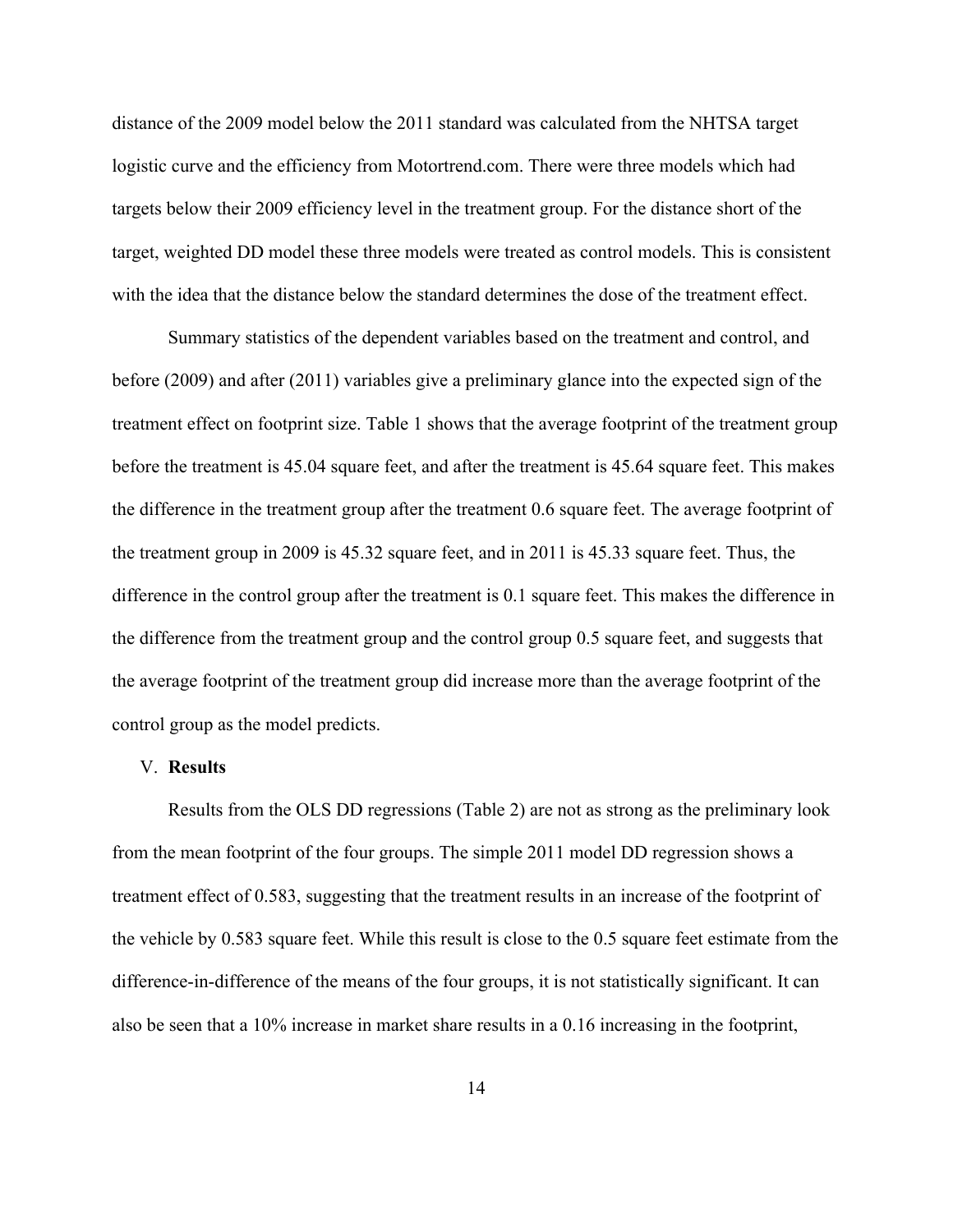suggesting that cars with larger footprints make up a larger market share, on average and holding all else constant. This result is not statistically significant. It can also be seen that horsepower has a statistically significant negative relationship with footprint, so that an increase of 1 hp. is associated with a 0.035 square foot decrease in the footprint. Similarly, efficiency has a negative, statistically significant relationship with footprint, as expected. A 1 MPG increase in efficiency, is associated with a 0.693 decrease in footprint. Surprisingly, torque is found to have a positive and statistically significant relationship with footprint, so that a 1 ft. lb. increase in torque is associated with a 0.037 square foot increase in footprint. Although it was expected that torque would be negatively related with footprint—since both are tradeoffs a firm could make to meet standards—more torque is required for a larger car to experience the same acceleration as a smaller car. This fact likely explains the positive relationship between torque and footprint.

The results from the simple DD regression using the 2011 model as the treatment group and the bounds outlined in the empirical methodology are not statistically significant. The shareweighted DD regression also yields positive and statistically insignificant results. The sharedosed treatment effect is 4.81, which suggests—considering the independent share variables that a 10% increase in market share results in a 0.442 square foot increase in the footprint of a model. It is interesting to note that share has a negative and statistically insignificant effect on the footprint of models not in the treatment group after the policy. All other control variables from the 2009 model remain similar in magnitude and significance as they were in the simple DD regression.

The results from the distance below the 2011 standard as the dose of the treatment show conflicting results. The distance falling short treatment effect has a statistically significant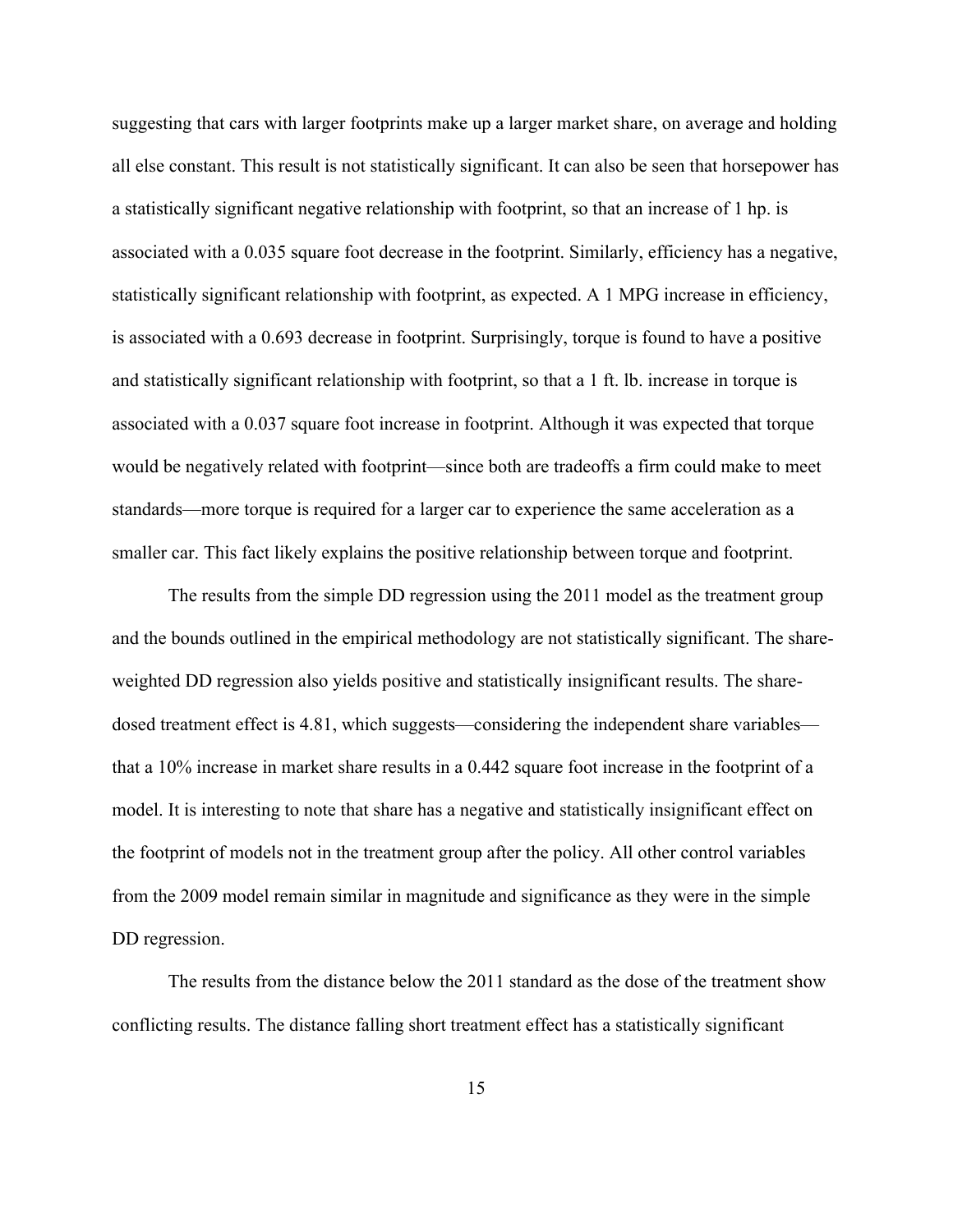negative relationship with the footprint of a model, so that a 1 MPG increase in the gap of the 2009 efficiency below the 2011 standard decreases the footprint of a model by 0.39 square foot, on average. In this model, market share has a positive and statistically insignificant effect, and all control variables have coefficients with similar signs, magnitudes and significances as the simple DD regression.

The negative result of the treatment suggests that the further a model's efficiency in 2009 from the 2011 standard, the more the footprint of the model will decrease. This was not the expected outcome, but has several potential explanations. The first is that this treatment is not the correct one to capture the effect of footprint-based CAFE standards on the footprint; perhaps firms do not respond to the incentive to increase footprint based on the distance a model is from the standard. They may react on the average and not care about the distance a single model is from the standard. Since standards are enforced and firms are fined at the fleet level, perhaps this dose effect is not the one which would capture the incentive to increase footprint.

Another thing to consider is that decreasing size does increase efficiency. Firms may gain more efficiency by decreasing the size than the standard is tightened in response to the footprint decrease. In this case, it may make sense for them to decrease the footprint to meet standards. While this is true, the footprint-based standards should still decrease the incentive to meet standards by decreasing the footprint. One way to test this assumption would be to compare the effect of homogeneous CAFE standards with the effect of footprint-based standards. It may still be that firms reduce footprint size in response to footprint-based standards, but less so than in response to homogeneous standards. This is an avenue to be explored in future studies.

While the simple and the share-dosed DD regressions showed positive and statistically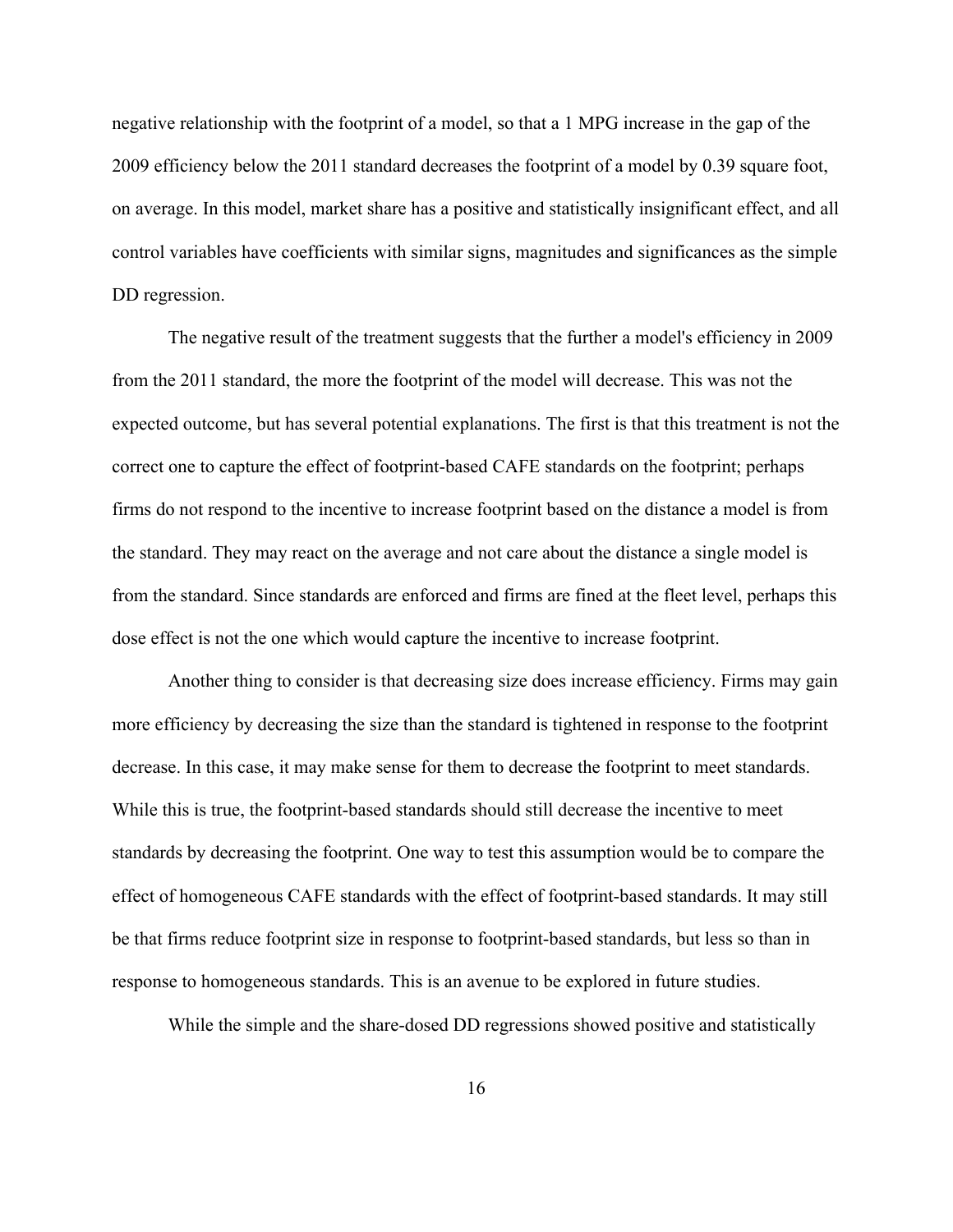insignificant results of the policy on the treatment group for the footprint of the 2011 model years, a graph of the residuals of the regressions on the footprint suggest the potential for a systematic relationship between the error terms and the independent variable. Using robust standard errors increases the significant slightly, but the treatment effect remains insignificant. Robust standard errors are reported in all result tables to correct for any heteroskedasticity. Future analysis could also considered clustered standard errors based on the manufacturer.

It was noted that the effects of the 2011 policy may not have been fully observed on the 2012 model. For this reason, a model considering the 2012 model as the treatment, and one considering the 2011 and 2012 models pooled as the treatment are considered. The model using the 2012 model year (Table 3) shows a slightly larger treatment effect of 0.772, suggesting that the policy increases the average footprint of the treatment group by 0.774 square foot. Although this result is slightly larger, it remains statistically insignificant. Share independently also has a slightly larger, but statistically significant positive effect. All other control variables retain similar coefficients and significance levels.

The share-dosed DD estimation also has a larger estimated treatment effect, which is now marginally statistically significant. In this regression, a 10% increase in market share results in a 0.544 square foot increase in the footprint the treated models. All other variables remain similar in magnitude and significance as in the 2011 control share-dosed DD estimation. The distance falling short dose-treatment shows results similar in signs and magnitude as the 2011 control, distance falling short dose-treatment estimation.

The 2012 control group estimations show results that are similar to the 2011 control group estimations. The major difference is both the simple and the share-dosed treatment effects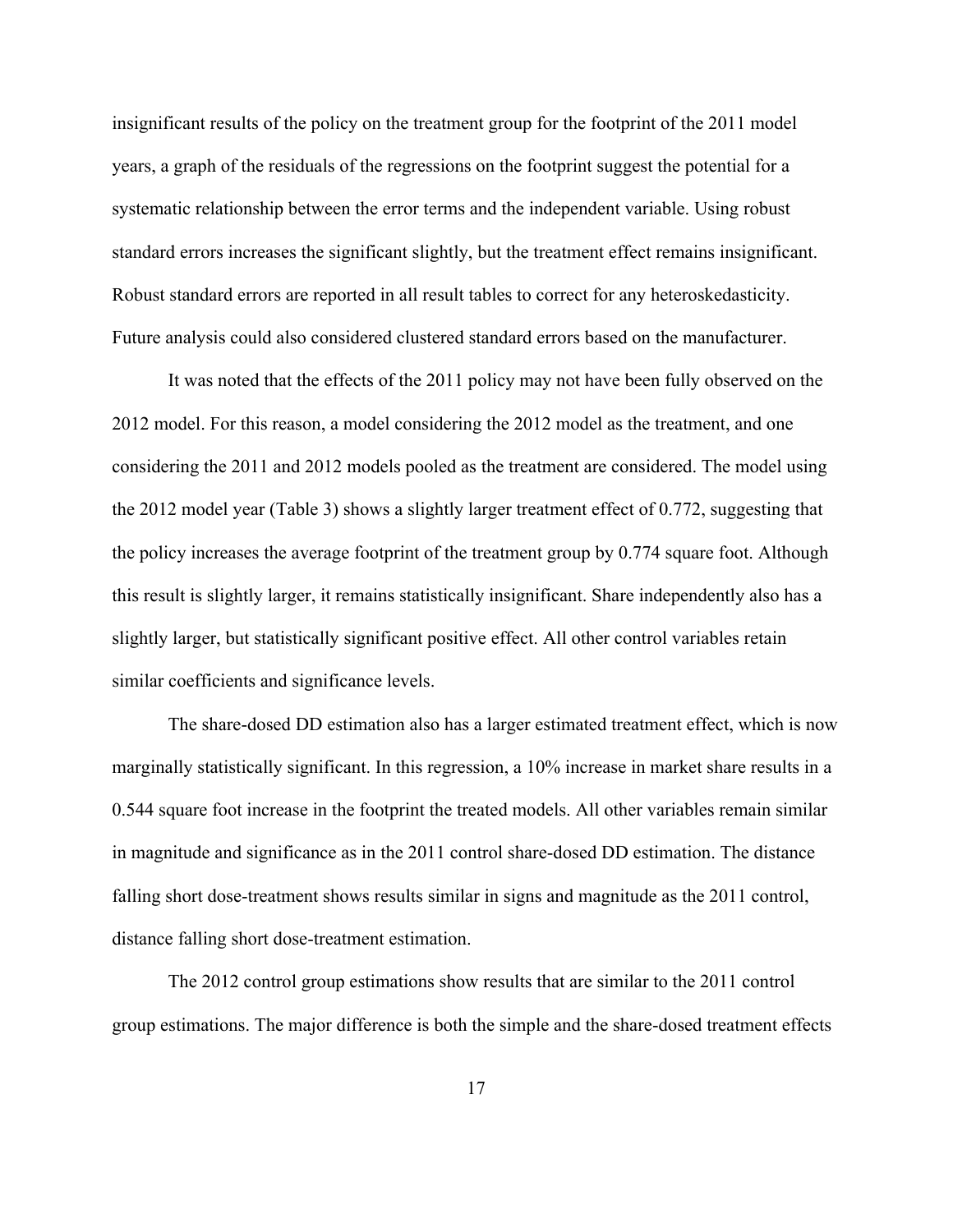have slightly larger magnitudes, and the share-dosed treatment effect becomes marginally statistically significant. This may suggest that some of the effects of the policy may not be seen in the 2011 model. It may be that the results are not effective until the 2012 model year. While this is a likely explanation, it is also important to note that 2012 model years had their own footprint-based standards which were based off of a bounded linear function. These standards should be considered in any detailed analysis of the 2012 model year footprints in response to the footprint-based policies.

Estimations from the DD regressions using 2011 and 2012 models as a pooled control group show largely similar results in the simple DD estimation and the distance falling short dosed-treatment estimation. However, as Figure 4 shows, the results for the pooled control group, share-dose estimation are slightly larger and statistically significant. In this estimation, a 10% increase in market share is associated with a 0.511 square foot increase in the footprint of treated models relative to untreated models. One possible explanation for this is the increase in observations by pooling the two years as the control group. This mere increase in sample size may be the driver in the increase in efficiency of the estimations. While the increase in sample size may be driving the increase in significance, adding a year dummy variable may decrease the new-found level of significance. For this reason, without further analysis, these results should not be considered final.

One final robustness check was considered. Estimations using all model year after groups and DD treatments were run using discrete boundaries for the control and treatment groups. In these estimations, models with footprints over 50 and under 40 were in the control group, and models with footprints between 40 and 50 were in the treatment group. Tables (5-7) report the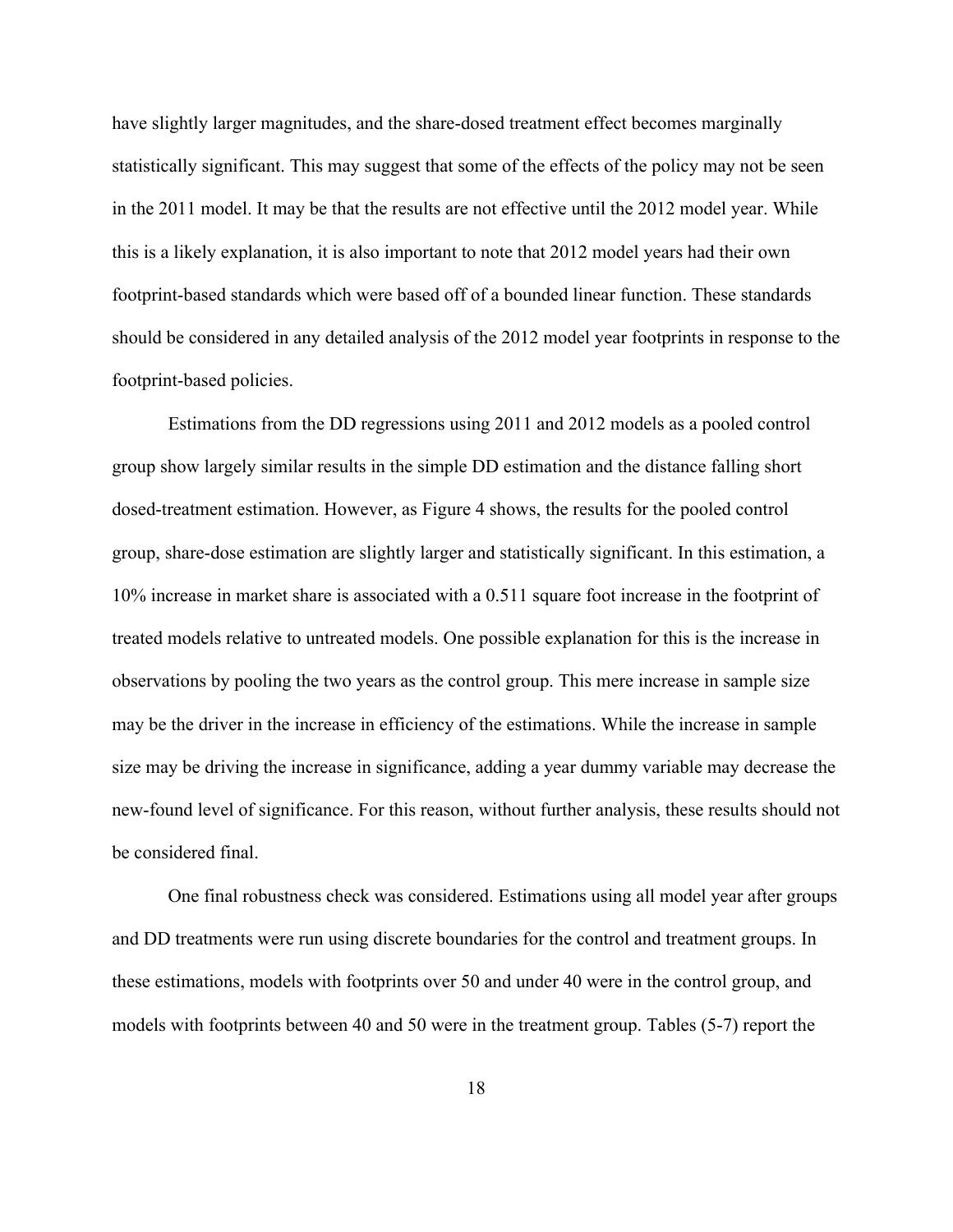results from these estimations. The magnitude of the simple DD treatment effect increased under all definitions of after groups, but remained statistically insignificant. The share-dosed treatment effect remained similar in magnitude, but gained marginal statistical significance for the 2011 and 2012 single-year after groups. Again, the increase in observations may drive the increase in statistical significance. The coefficients were only marginally insignificant in the single-year after periods with the more distinct control and treatment group. The increase of 28 observations could have significantly decreased the standard errors.

The treatment effect for the pooled after years remain similar in magnitude, but actually decreased in statistical significance. This result is not unexpected. The logistic curve has a gradual decrease in steepness in the area included under the discrete control and treatment groups. In these parts of the curve, it is expected that the treatment effect should be smaller. Including some areas with smaller treatment effects unrelated to market share will increase the variance of this treatment effect, and the standard errors. This should decrease the significance of the estimated coefficients. While this is true for the pooled after year estimations, it is not for the single year estimations. A potential explanation for the increase in significance of the single-year estimations is due to an increase in the number of observations, but the pooled-year after groups also experience an increase in sample size. In this case, it is important to note that increases in sample size have diminishing increases in the efficiency of estimations, and that the pooled model already contains more observations. It may be that the increase in variance offsets any gain in the increase of efficiency due to the added observations. While this may be a potential explanation of the surprising shifts in statistical significance, more analysis should be performed before this explanation is taken to be sufficient.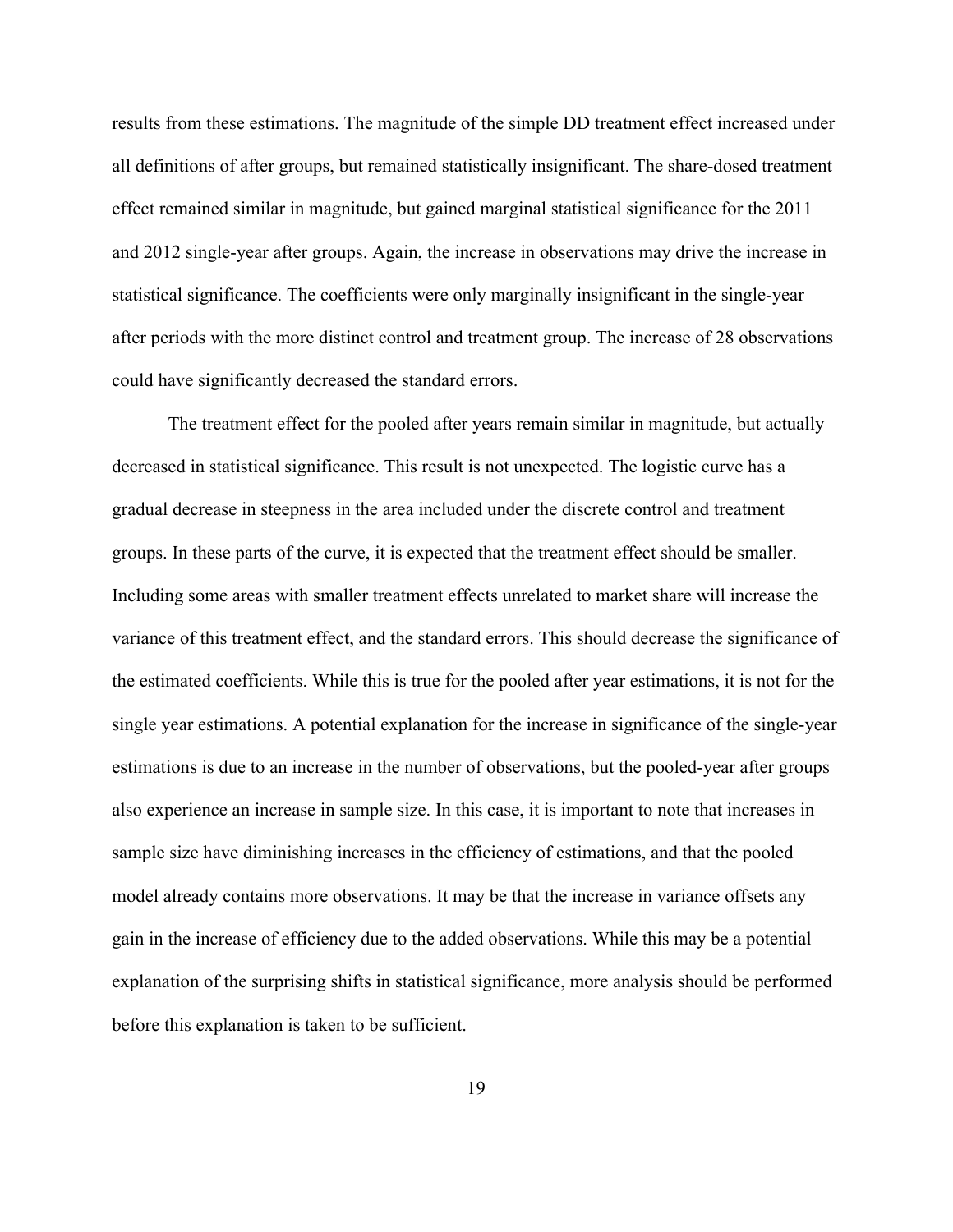As can be seen, the positive results for the policy on the footprint of models do not vary much in magnitude depending on which control and after groups are chosen. What does vary is the statistical significance of these estimates. Under all specifications, the simple DD methodology shows a positive and statistically insignificant treatment effect. When the treatment is dosed more heavily for models with larger market shares, the effects of the treatment on footprint remain positive, but are only marginally significant in the pooled after year of the bounded control and treatment specification and in all of the discrete control and treatment group specifications. In all of these specifications, there is an increase in the number of observations in the analysis which could be driving the increase in significance. For the DD estimation which allows treatment dose to increase with the distance a 2009 model falls short of the 2011 standard, the effects are negative and statistically significant under all specifications. There are several explanations for the negative results; it may be that this is the wrong treatment specification manufacturers may gain more in efficiency than they lighten the standard by decreasing footprints for these models. Also, they may be only reacting to the incentive to decrease standards for models which make up a significant market share. In any case, it is reasonable to think that manufacturers may not care how far an individual model is from the target efficiency, and may only try to lighten the target for those models with larger market shares which will significantly decrease the overall standard they face.

#### VI. **Conclusions**

Theoretical models have shown that car manufacturers have a new incentive under footprint-based standards to increase the size of vehicles to lighten the standards they face. This methodology looks at models that are sold continuously throughout 2009-2012 and uses DD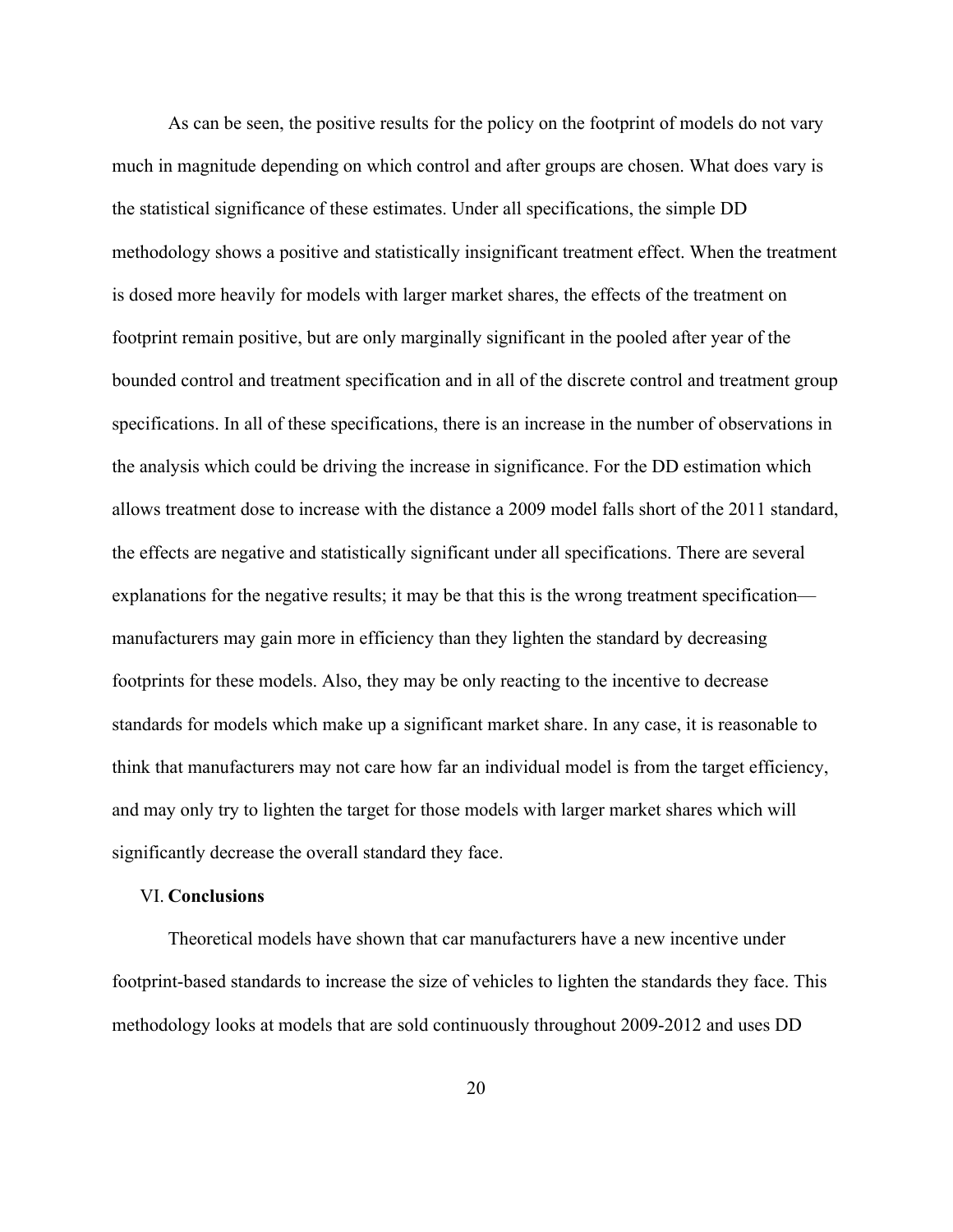methodology to test whether manufacturers increase the footprint of cars which fall within a footprint range that allows a small increase in footprint to result in a larger decrease in model target relative to models that fall within a footprint range with smaller decreases in model target with the same increase in footprint size. Under all specifications, a simple DD methodology shows a positive and statistically insignificant treatment effect. A DD methodology which allows treatment to increase with market share shows marginally statistically significant treatment effects of around 0.5 square foot under specifications which allow for more observations. DD methodology which allows the dose to increase with the distance the 2009 is below the 2011 standard, shows statistically significant decreases of around 0.4 square foot under all specifications. It may be that manufacturers have more to gain in efficiency on models farther below the standard than they would by lightening the standard. A comparison of this effect under footprint-based standards with homogeneous standards could show whether this treatment effect declines under the footprint-based policy.

While some results do not support the theoretical conclusions that manufacturers increase footprint size in response to footprint-based policies, there is some statistically significant positive evidence from the share-dosed specifications that they do. This treatment dose is likely to be the ones that model footprint sizes would react to because changing footprint takes some investment. This investment will pay off more for vehicles that make up a larger share, since the total fleet standard is determined by the average model target, and models with larger shares will have greater pull in affecting the total standard for the fleet. It is also important to note that this methodology only detects changes within model footprints. Firms can also add and drop models from fleets and shift the composition of their fleets towards larger cars; this methodology does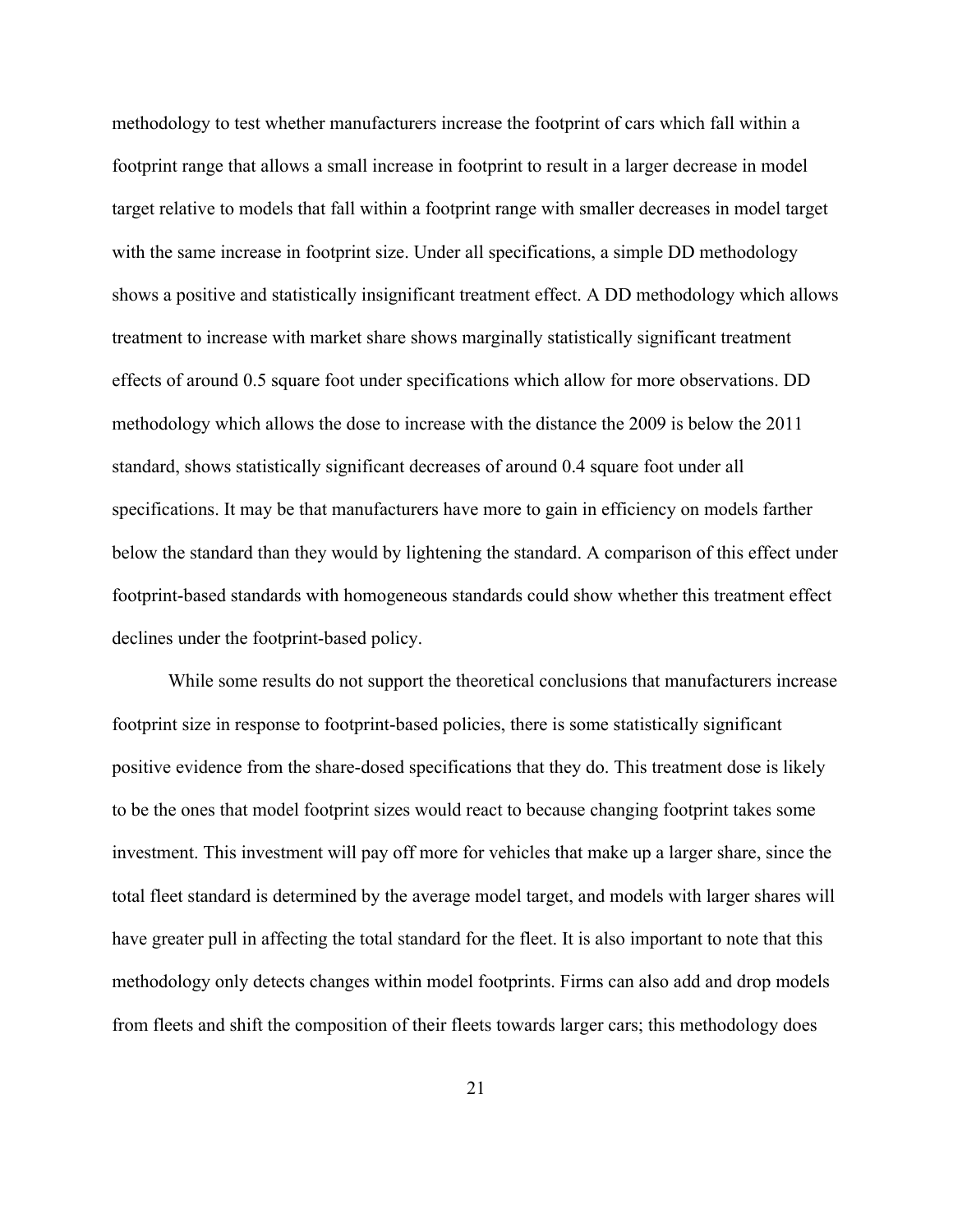not detect shifts towards larger cars through these means. Further analysis of these potential ways that footprint-based policies might distort footprint sizes will be studied in future studies. Due to these limitations to this analysis, the estimates considering within model variation *only* are likely to be underestimates of the total distortion of fleet footprint under footprint-based policies.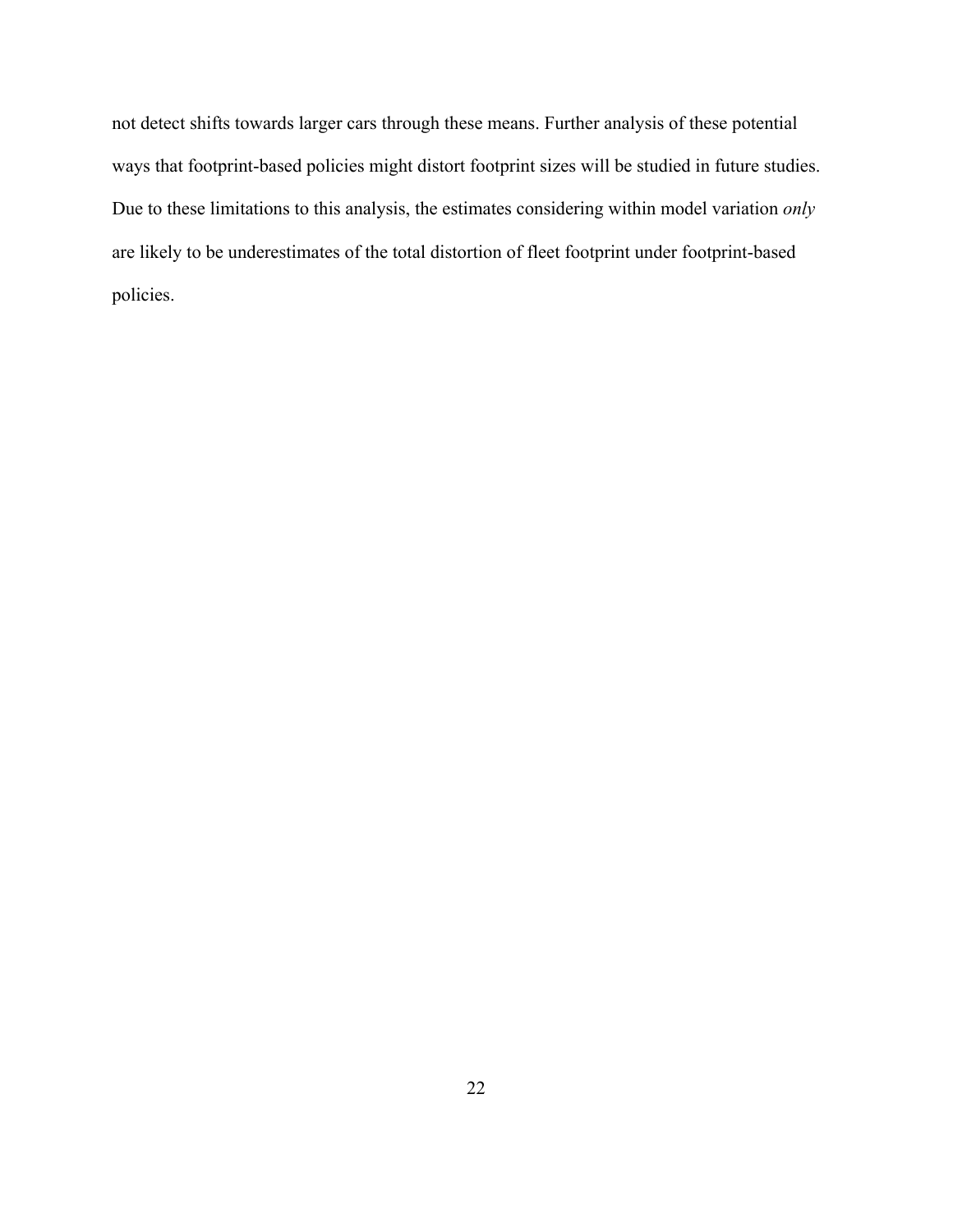#### References

Alcott, Hunt and Nathan Wonzy (2014). *Gasoline Prices, Fuel Economy, and the Energy Paradox.* The Review of Economics and Statistics, 96(5).

Busse, M. R.; Christopher R. Knittel and Florian Zettelmeyer (2013). *Are consumers myopic? evidence from new and used car purchases*. The American Economic Review, 103(1), 1 March 2015-220-256.

Congressional Reports. *A New Energy Future,* V.17, Pt. 151, 18 Oct. 2005, 22946.

Coon, Charli E. 2001. *Why the government's CAFE standards for fuel efficiency should be repealed, not increased.* Energy and the Environment, the Heritage Foundation, 1458.

Corbett, M. (2013). *Oil shock of 1973-74. Federal Reserve Bank of Boston*. 12 March 2015.

Department of Transportation (DOT). *Corporate average fuel economy (CAFE) standards.* 2014.

Environmental Protection Agency (EPA). *Sources of greenhouse gas emissions.* 2015.

*GM plans to eliminate Saturn, SAAB, Hummer, shrink Pontiac* (2009, 12 Jan. 2009). U.S. News & World Report.

Greene, D. L. (1990). *CAFE or PRICE? An analysis of the effects of federal fuel economy regulations and gasoline price on new car MPG, 1978-89.* The Energy Journal, 11(3), 37-57.

Greenless, J. S. (1980). *Gasoline prices and the purchase of new automobiles.* Southern Economic Journal, 47(1), 167-178.

Ito, Koichiro and James M. Sallee (2014). *The economics of attribute-based regulation: theory and evidence from fuel-economy standards.* NBER (working paper).

Jacobsen, Mark R (2013a). *Evaluating U.S. fuel economy standards in a model with producer and household heterogeneity.* American Economic Journal: Economic Policy 5(2): 148-87.

Jacobsen, Mark R (2013b). *Fuel economy and safety: the influence of vehicle class and driver behavior.* American Economic Journal: Applied Econometrics 5(3).

Kahn, J. A. (1986). *Gasoline prices and the used automobile market: A rational expectations asset price approach.* The Quarterly Journal of Economics, 101(2), 323-340.

Klier, Thomas and Joshua Linn (2010). *The price of gasoline and new vehicle fuel economy: Evidence from monthly sales data.* American Economic Journal: Economic Policy, 2(3), 134- 153.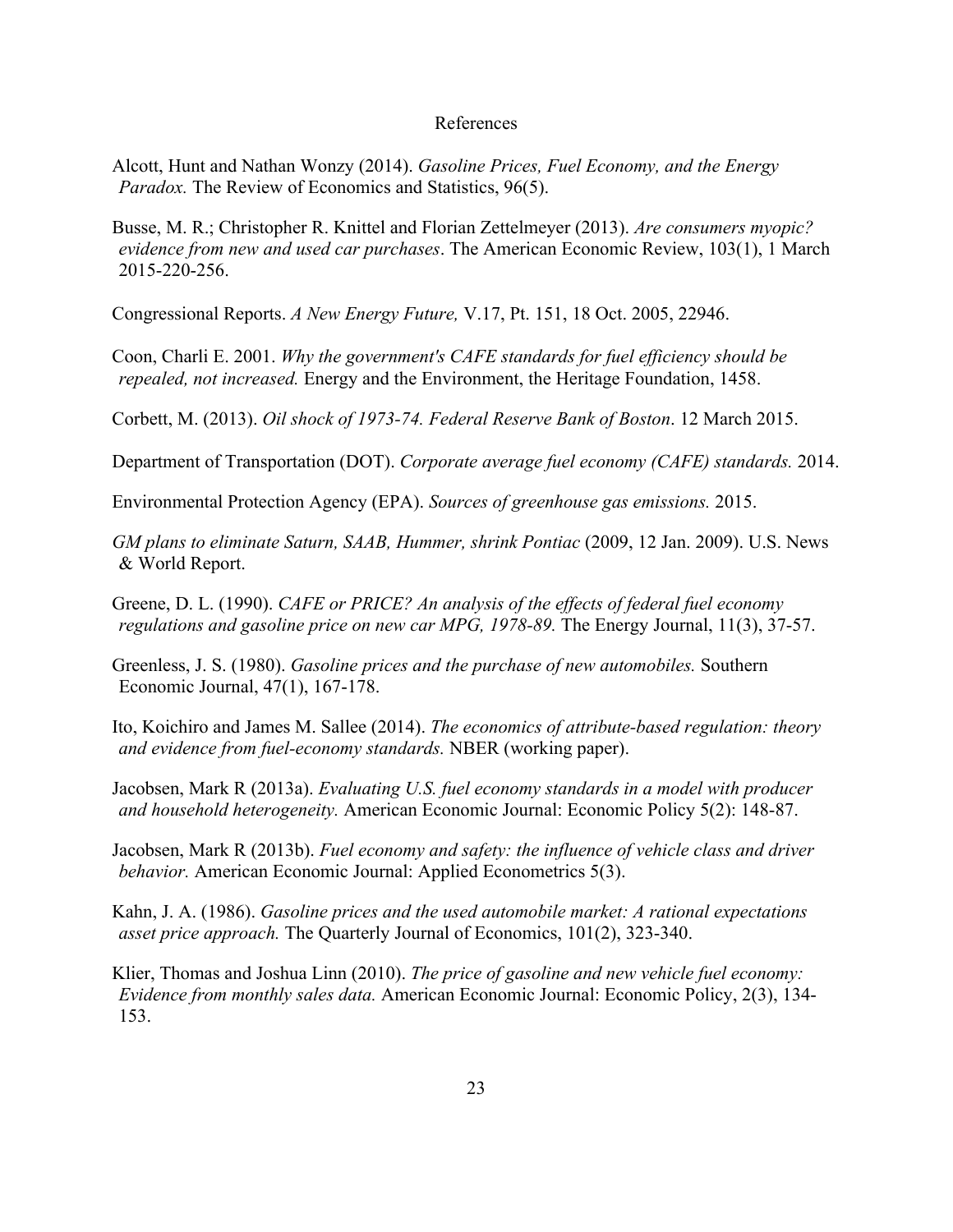Klier, Thomas and Joshua Linn. (2011). *Corporate average fuel economy standards and the market for new vehicles.* Federal Reserve Bank of Chicago, 1-30.

Klier, Thomas and Joshua Linn (2014). *The effect of vehicle economy standards on technology adoption.* Resources for the Future (Working paper, Oct. 2014).

Knittel, Christopher R (2012). *Reducing petroleum consumption from transportation.* NBER (working paper, Jan 2012).

Laffer III, William G. 1991. *Auto CAFE standards: Unsafe and unwise at any level.* Energy and the Environment, The Heritage Foundation, 825.

Li, S.; Christopher Timmons and Roger H. von Haefen (2009). *How do gasoline prices affect fleet fuel economy?* American Economic Journal: Economic Policy, 1(2), 113-137.

National Highway Traffic Safety Administration (NHTSA). *Light-Duty Vehicle Greenhouse Gas Emission Standards and Corporate Average Fuel Economy Standards; Final Rule,* Vol. 75, No. 88, Federal Register (2010): http://www.nhtsa.gov/fuel-economy.

———. *Average Fuel Economy Standards Passenger Cars and Light Trucks Model Year 2011; Final Rule,* NHTSA-2009-0062, Federal Register (2009a):http://www.nhtsa.gov/fuel-economy.

———. *Average Economy Standards for Light Trucks Model Years 2008-2011; Final Rule,* 2006-24306, Federal Register (2006): http://www.nhtsa.gov/fuel-economy.

———. *Light Truck Average Fuel Economy Standards Model Years 2005-2007; Final Rule,* 2002-11419, Federal Register (2003): http://www.nhtsa.gov/fuel-economy.

———. *Twenty-fourth annual report to congress calendar year 1999: Automotive fuel economy program* (2009b)*.*

———. *2017 and Later Model Year Light-Duty Vehicle Greenhouse Gas Emissions and Corporate Average Fuel Economy Standards; Final Rule,* Vol.77 No. 199, Federal Register (2012): http://www.nhtsa.gov/fuel-economy.

Pitts, R. E.; John F. Willenborg and Daniel Sherrell. (1981). *Consumer adaptation to gasoline price increases.* Journal of Consumer Research, 8(3), 322-330.

Schmalenese, R.; Thomas Stoker and Ruth Judson (1998). *World carbon emissions: 1950- 2050.* The President and Fellows of Harvard College and the Massachusetts Institute of Technology.

West, Sarah E and Roberton C. Williams III (2005). *The cost of reducing gasoline consumption.* American Economic Reviews Papers and Proceedings.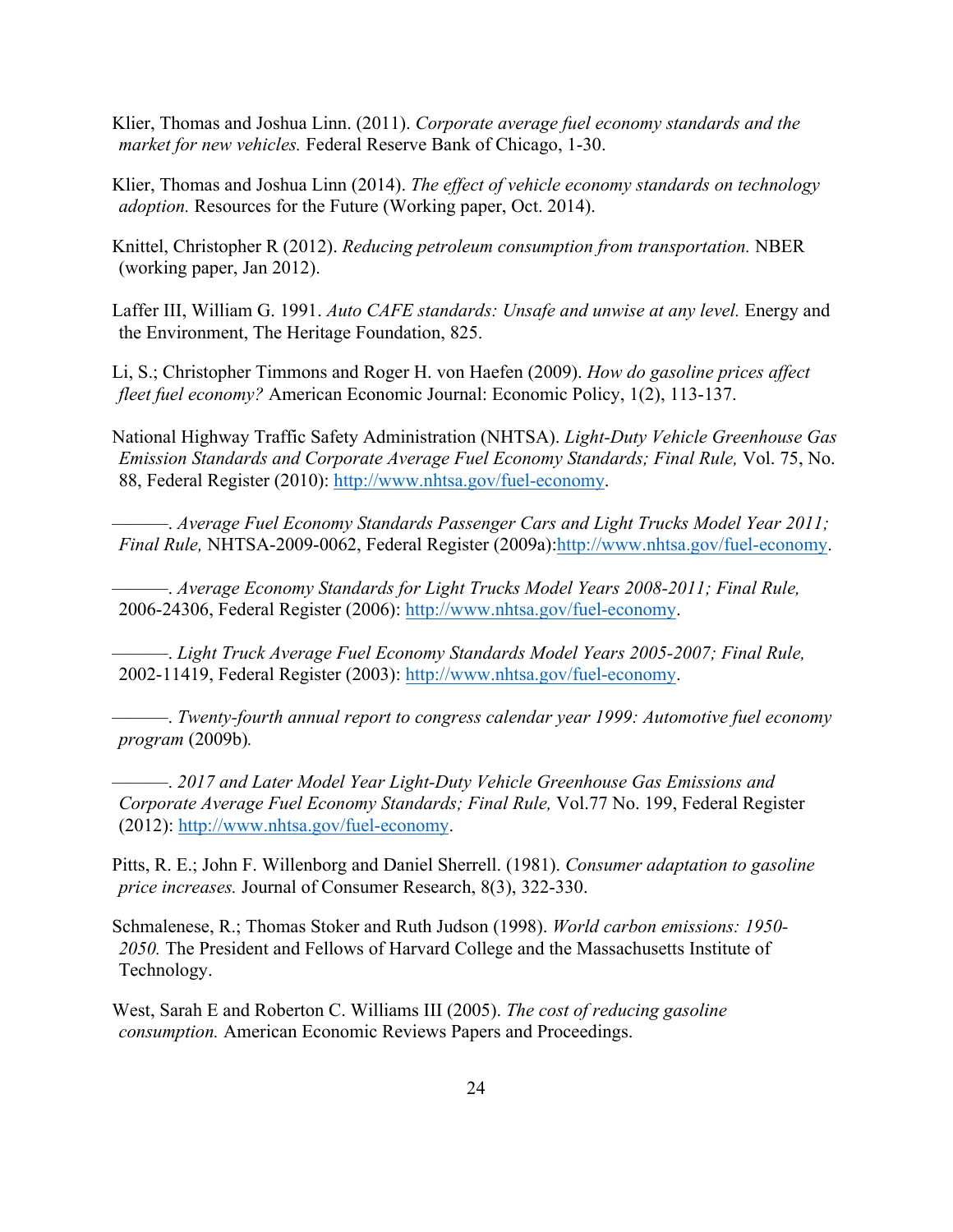## **Tables and Figures**



*Figure 1: The Efficiency Target by Footprint for the 2012 Model Year*

*Figure 2: The Distance below the 2011 Standard by the Footprint* 

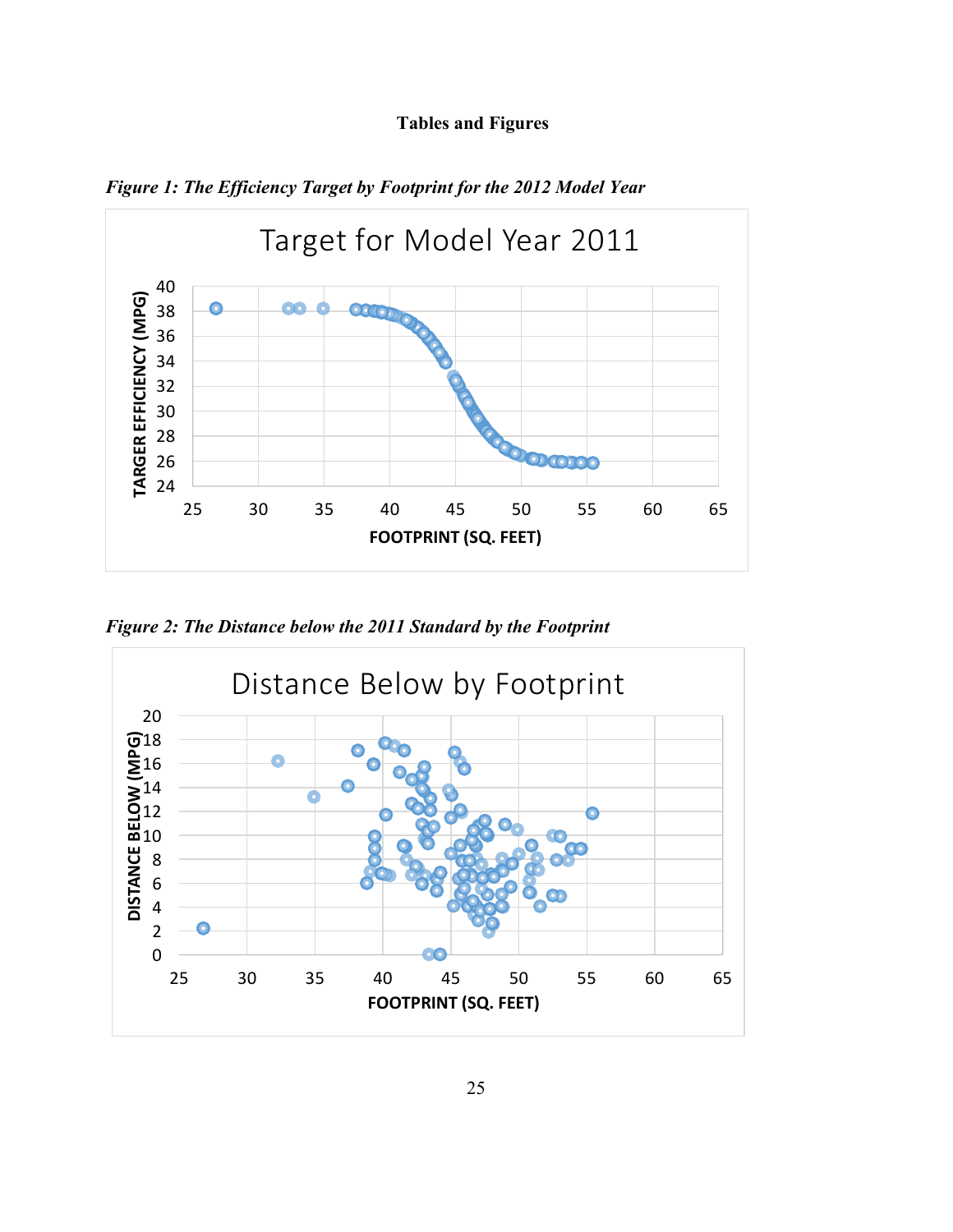| <b>Variable</b> | <b>Description</b>                                   | <b>Mean</b> | Std. Dev. | Min.                         | Max.                         |
|-----------------|------------------------------------------------------|-------------|-----------|------------------------------|------------------------------|
| Footprint       | Footprint in square feet                             | 45.28       | 4.53      | 26.80<br>(Smart ForTwo)      | 55.45<br>(Lincoln Navigator) |
| <b>Share</b>    | Model share of<br>manufacturer fleet                 | .15         | .16       | .0029<br>(Volkswagen R8)     | .68<br>(Mazda3)              |
| Std             | The standard set for 2011<br>model                   | 31.96       | 4.40      | 25.82<br>(Lincoln Navigator) | 38.20<br>(Smart ForTwo)      |
| <b>Below</b>    | Distance of 2009 model<br>below the standard         | 9.02        | 4.19      | 0<br>(Toyota Prius)          | 17.7<br>(SLK Chrysler)       |
| <b>MPG</b>      | Efficiency of 2009 model                             | 23.08       | 5.03      | 14<br>(Lincoln Navigator)    | 46<br>(Toyota Prius)         |
| HP              | Horsepower                                           | 221.22      | 97.01     | 70<br>(Smart ForTwo)         | 600<br>(Dodge Charger)       |
| <b>Torque</b>   | Torque in ft. lb.                                    | 216.13      | 94.35     | 68<br>(Smart ForTwo)         | 560<br>(Dodge Charger)       |
| After           | $=0$ , if 2009 model<br>=1, otherwise                | .666        |           | 0                            | $\mathbf{1}$                 |
| <b>Treat</b>    | =0, if in control group<br>=1, if in treatment group | .727        |           | 0                            | $\mathbf{1}$                 |
| Treat*After     | $=1$ , if after=1 and treat=1<br>=0, otherwise       | .483        |           | 0                            | $\mathbf{1}$                 |

*Table 2: The Difference-in-Difference of the Mean Footprint by Group*

|                   | <b>Treatment</b> | <b>Control</b> | Difference in<br><b>Difference</b> |
|-------------------|------------------|----------------|------------------------------------|
| <b>Before</b>     | 45.07            | 45.32          |                                    |
| After             | 45.67            | 45.33          |                                    |
| <b>Difference</b> | 0.6              | 0.1            | 0.5                                |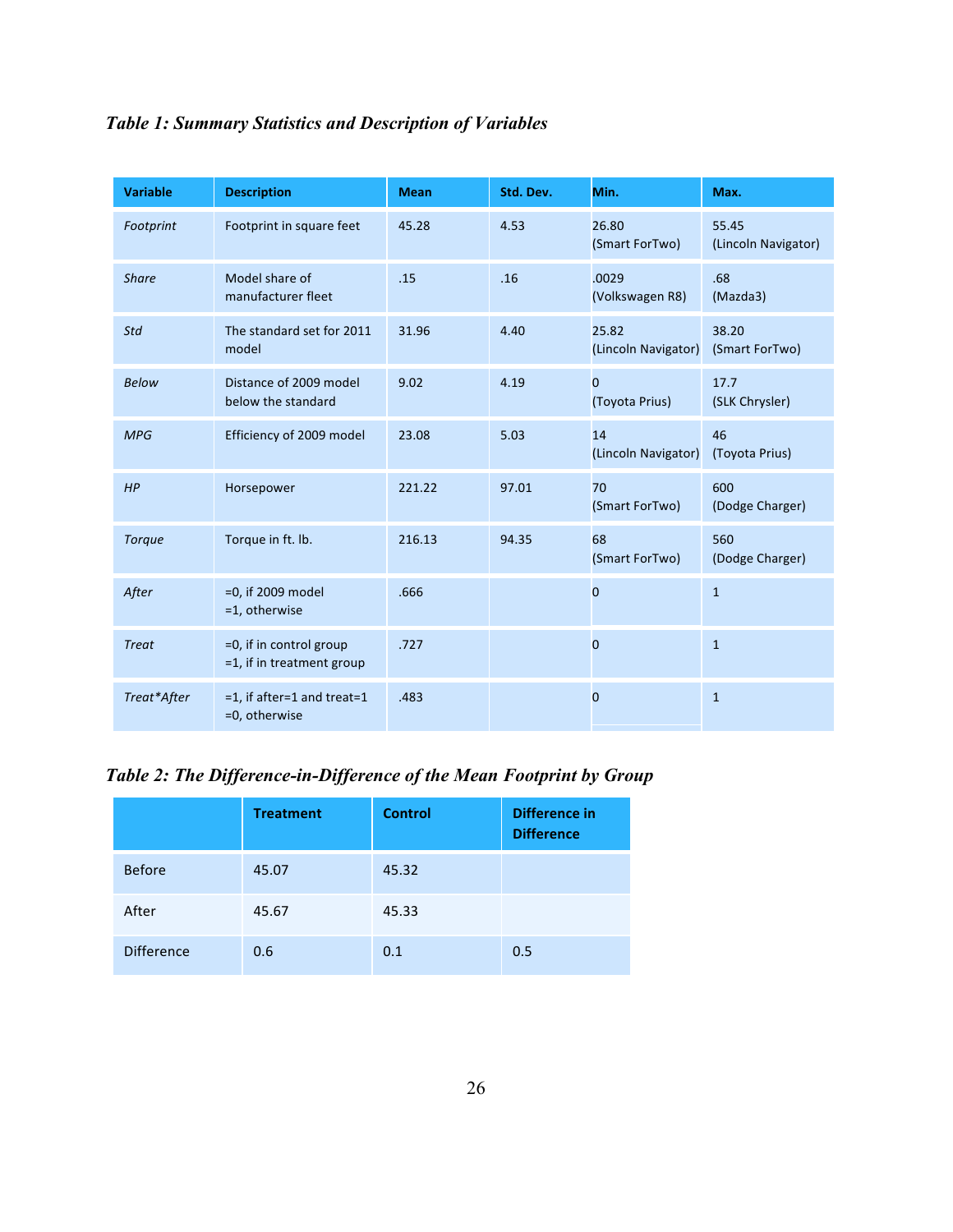| <b>Dose</b>          | <b>No Dose</b>     | <b>No Dose</b>      | <b>Share</b>         | <b>Distance below</b> |
|----------------------|--------------------|---------------------|----------------------|-----------------------|
| Treat*Dose*<br>After | .599<br>(1.93)     | .599<br>(1.54)      | 4.83<br>(3.67)       | .071<br>(.081)        |
| <b>Treat</b>         | $-0.179$<br>(1.36) | .657<br>(1.10)      | .670<br>(.815)       | $-0.826$<br>(.656)    |
| After                | .009<br>(1.73)     | .009<br>(1.39)      | $-.172$<br>(.791)    | $-.461$<br>(.720)     |
| MPG                  | N/A                | $-.386**$<br>(.154) | $-.383***$<br>(.087) | $-.741***$<br>(.070)  |
| Horsepower           | N/A                | $-.028**$<br>(.012) | $-.027***$<br>(.010) | $-.009$<br>(.007)     |
| <b>Torque</b>        | N/A                | $.037***$<br>(.012) | $.037***$<br>(.009)  | $.015*$<br>(.008)     |
| Share                | N/A                | N/A                 | $-1.80$<br>(2.55)    | N/A                   |
| <b>Below</b>         | N/A                | N/A                 | N/A                  | $-753***$<br>(.071)   |
| R-squared            | .004               | .375                | .383                 | .691                  |

*Table 3: Results from 2011 with deleted observations*

*Note: 134 observations OLS regressions with robust standard errors*

*\* Signifies a 1% significance level*

*\*\* Signifies a 5% significance level*

*\*\*\* Signifies a 10% significance level*

*Models with footprints between 39 and 41 square feet and 49 and 51 square feet deleted*

*Table 4: Results from 2012 with deleted observations*

| <b>Dose</b>          | <b>No Dose</b>    | <b>No Dose</b>       | <b>Share</b>        | <b>Distance below</b> |
|----------------------|-------------------|----------------------|---------------------|-----------------------|
| Treat*Dose*<br>After | .765<br>(1.94)    | .771<br>(1.54)       | $5.64*$<br>(3.29)   | .048<br>(.081)        |
| <b>Treat</b>         | $-.179$<br>(1.38) | .660<br>(1.10)       | .700<br>(.810)      | $-0.787$<br>(.642)    |
| After                | .009<br>(1.74)    | .009<br>(1.38)       | $-.133$<br>(.787)   | $-.397$<br>(.703)     |
| MPG                  | N/A               | $-.395**$<br>(.156)  | $-394**$<br>(.156)  | $-750***$<br>(.069)   |
| Horsepower           | N/A               | $-0.029**$<br>(.009) | $-.028**$<br>(.011) | $-.009$<br>(.007)     |
| Torque               | N/A               | $.037***$<br>(.009)  | $.037***$<br>(.011) | $.015*$<br>(.008)     |
| Share                | N/A               | N/A                  | $-1.75$<br>(2.53)   | N/A                   |
| <b>Below</b>         | N/A               | N/A                  | N/A                 | $-766***$<br>(.069)   |
| R-squared            | .007              | .385                 | .395                | .707                  |

*Note: 134 observations OLS regressions with robust standard errors*

*\* Signifies a 1% significance level*

*\*\* Signifies a 5% significance level*

*\*\*\* Signifies a 10% significance level*

*Models with footprints between 39 and 41 square feet and 49 and 51 square feet deleted*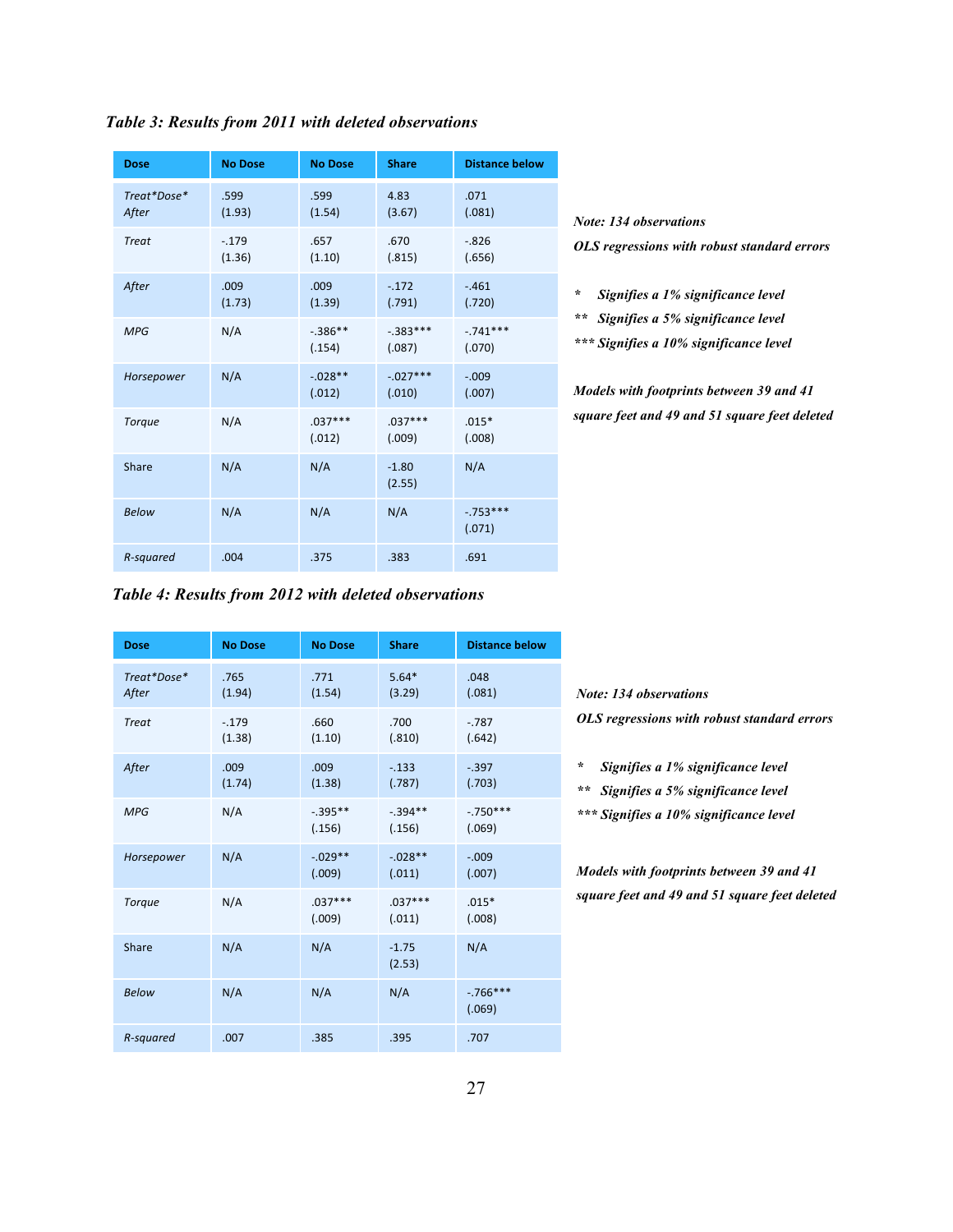| <b>Dose</b>          | <b>No Dose</b>    | <b>No Dose</b>        | <b>Share</b>         | <b>Distance below</b> |
|----------------------|-------------------|-----------------------|----------------------|-----------------------|
| Treat*Dose*<br>After | .682<br>(1.67)    | .684<br>(1.33)        | $6.62**$<br>(2.95)   | .073<br>(.066)        |
| <b>Treat</b>         | $-.179$<br>(1.36) | .677<br>(1.09)        | .596<br>(.672)       | $-0.862$<br>(.588)    |
| After                | $-.058$<br>(1.55) | $-.059$<br>(1.23)     | $-.418$<br>(.725)    | $-.489$<br>(.638)     |
| Year12               | .134<br>(.766)    | .137<br>(.607)        | .148<br>(.602)       | $-.081$<br>(.427)     |
| <b>MPG</b>           | N/A               | $-.386***$<br>(.087)  | $-.373***$<br>(.702) | $-.738***$<br>(.057)  |
| Horsepower           | N/A               | $-0.028***$<br>(.010) | $-.024***$<br>(.008) | $-.008$<br>(.006)     |
| Torque               | N/A               | $.037***$<br>(.009)   | $.035***$<br>(.008)  | $.015**$<br>(.006)    |
| Share                | N/A               | N/A                   | $-2.96$<br>(2.30)    | N/A                   |
| <b>Below</b>         | N/A               | N/A                   | N/A                  | $-.777***$<br>(.061)  |
| R-squared            | .005              | .384                  | .399                 | .698                  |

#### *Table 5: Results from Pooled 2011 and 2012 with deleted observations*

### *Note: 202 observations OLS regressions with robust standard errors*

*\* Signifies a 1% significance level*

*\*\* Signifies a 5% significance level*

*\*\*\* Signifies a 10% significance level*

*Models with footprints between 39 and 41 square feet and 49 and 51 square feet deleted.*

## *Table 6: Results from 2011 including all observations*

| <b>Dose</b>          | <b>No Dose</b>    | <b>No Dose</b>        | <b>Share</b>          | <b>Distance below</b> |
|----------------------|-------------------|-----------------------|-----------------------|-----------------------|
| Treat*Dose*<br>After | .851<br>(1.60)    | .851<br>(1.24)        | $5.27*$<br>(3.18)     | $-.010$<br>(.065)     |
| <b>Treat</b>         | .715<br>(1.13)    | .669<br>(.880)        | .747<br>(.656)        | .399<br>(.507)        |
| After                | $-.294$<br>(1.37) | $-.294$<br>(1.06)     | $-.325$<br>(.676)     | .090<br>(.552)        |
| MPG                  | N/A               | $-386***$<br>(.083)   | $-0.385***$<br>(.083) | $-742***$<br>(.060)   |
| Horsepower           | N/A               | $-0.029***$<br>(.009) | $-.028***$<br>(.009)  | $-0.09$<br>(.006)     |
| <b>Torque</b>        | N/A               | $.041***$<br>(.009)   | $.040***$<br>(.009)   | $.016***$<br>(.006)   |
| Share                | N/A               | N/A                   | $-1.35$<br>(2.24)     | N/A                   |
| <b>Below</b>         | N/A               | N/A                   | N/A                   | $-.748***$<br>(.056)  |
| R-Squared            | .016              | .421                  | .430                  | .754                  |

*Note: 162 observations* 

*OLS regressions with robust standard errors*

- *\* Signifies a 1% significance level*
- *\*\* Signifies a 5% significance level*
- *\*\*\* Signifies a 10% significance level*